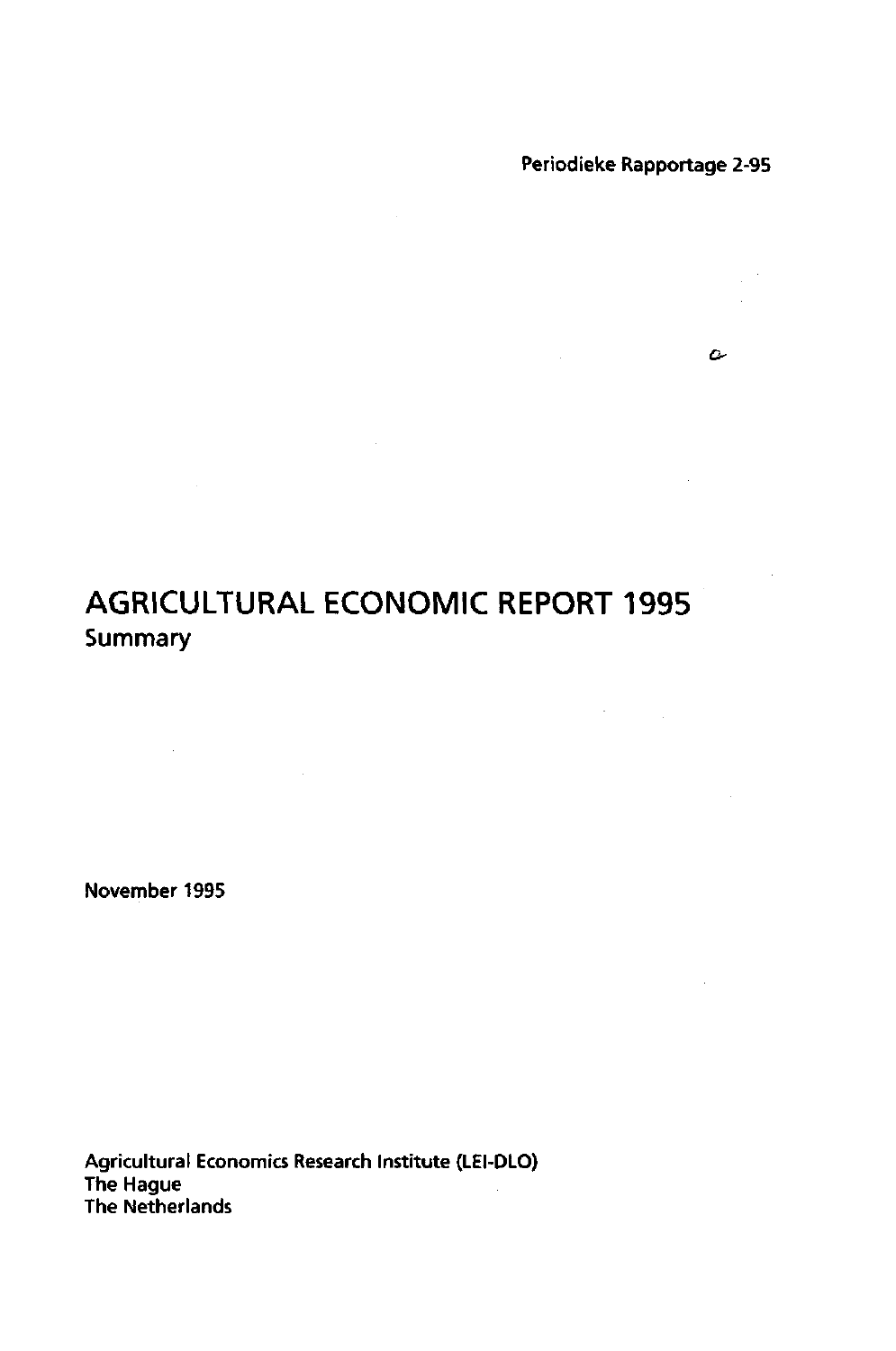**ABSTRACT** 

AGRICULTURAL ECONOMIC REPORT 1995; SUMMARY Bruchem, C. van, H.J. Silvis and I.J. Terluin (eds.) The Hague, Agricultural Economics Research Institute (LEI-DLO), 1995 Periodical Report/Periodieke Rapportage 2-95 ISSN 0924-0764 28 p., tab.

This Periodical Report offers an English summary of the contents of the Agricultural Economic Report 1995 (235 p.), which is published in Dutch. A general survey is given of the economic situation of Dutch agriculture and horticulture for the past years. Among other subjects, attention is paid to the Common Agricultural Policy and developments in the agricultural production in the world, in the EU and especially in the Netherlands and to the processing, marketing, imports and exports of agricultural products. Furthermore an analysis is made of the development of rentability, income, investments and the financial situation of agricultural and horticultural holdings in the Netherlands. Finally the report deals with developments in the structure and the utilization of land and labour in Dutch agriculture.

Agriculture/Agricultural Policy/Trade/Farm Structure/Agricultural Production/Farm results/lncomes/Netherlands

#### LANDBOUW-ECONOMISCH BERICHT 1995; SAMENVATTING

Het Landbouw-Economisch Bericht 1995 geeft een overzicht van de economische situatie van de Nederlandse land- en tuinbouw in de afgelopen jaren. Daarbij wordt onder andere aandacht besteed aan het EU-landbouwbeleid, de ontwikkeling van de landbouwproduktie in de wereld, in de EU en meer in het bijzonder in Nederland en aan de verwerking, de afzet en de in- en uitvoer van agrarische produkten. Voorts volgen analyses van de ontwikkeling van rentabiliteit, inkomens en investeringen in de land- en tuinbouw en de verschillende bedrijfstypen. Tenslotte wordt ingegaan op enkele ontwikkelingen in de structuur en op de inzet van arbeid en grond in de Nederlandse agrarische sector.

Landbouw/Landbouwbeleid/Handel/Bedrijfsstructuur/Produktie/Bedrijfsuitkomsten/ Inkomens/Financiële positie/Nederland

The contents of this report may be quoted or reproduced without further permission. Due acknowledgement is requested.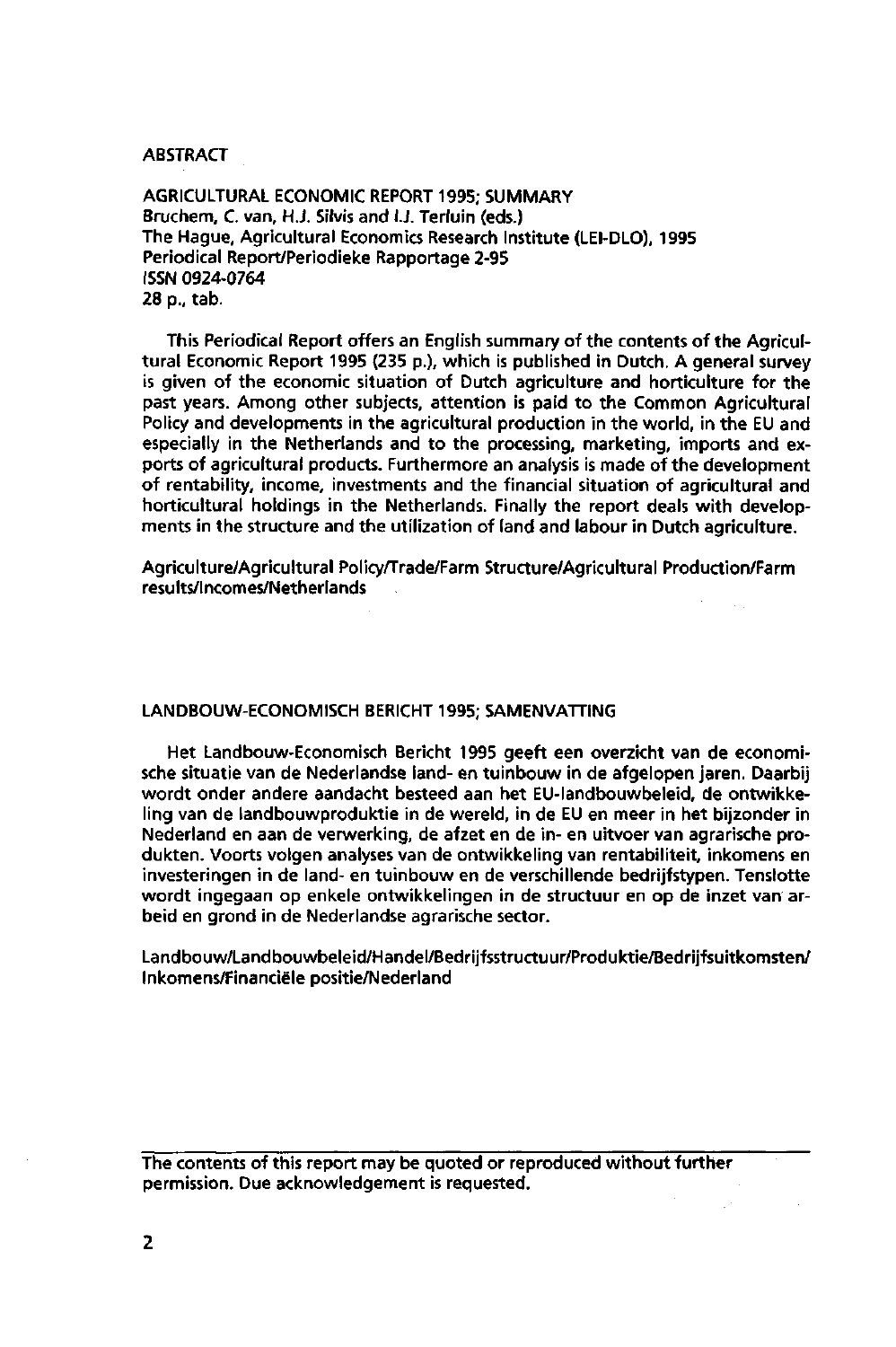# **CONTENTS**

|                |     |                                                          | Page           |
|----------------|-----|----------------------------------------------------------|----------------|
| <b>PREFACE</b> |     |                                                          | 5              |
| 1.             |     | <b>INTRODUCTION</b>                                      | 7              |
| 2.             |     | THE ECONOMIC AND POLITICAL FRAMEWORK                     | 8              |
|                | 2.1 | General economic developments                            | 8              |
|                | 2.2 | <b>European integration</b>                              | 8              |
|                | 2.3 | Agriculture in the world                                 | $\overline{9}$ |
| 3.             |     | <b>AGRICULTURE IN THE EUROPEAN UNION</b>                 | 10             |
|                | 3.1 | Production and income development                        | 10             |
|                | 3.2 | The agricultural budget                                  | 10             |
|                | 3.3 | Institutional prices and agrimonetary developments       | 11             |
|                | 3.4 | Reform of EU agricultural policy                         | 11             |
|                | 3.5 | Structural, rural and environmental policies             | 12             |
| 4.             |     | PRODUCTION AND TRADE IN THE NETHERLANDS                  | 13             |
|                | 4.1 | Production and prices                                    | 13             |
|                | 4.2 | Processing and consumption of agricultural products      | 14             |
|                | 4.3 | Agricultural imports and exports                         | 15             |
| 5.             |     | <b>RESULTS OF SECTORS AND HOLDINGS</b>                   | 17             |
|                | 5.1 | Returns and costs of the arable and livestock sector     | 17             |
|                | 5.2 | Returns and costs of the horticulture under glass sector | 17             |
|                |     | 5.3 Results of arable farms                              | 18             |
|                |     | 5.4 Results of dairy farms                               | 19             |
|                |     | 5.5 Results of pig and poultry farms                     | 19             |
|                | 5.6 | <b>Results of horticultural holdings</b>                 | 20             |
|                | 5.7 | Distribution of family farm incomes                      | 22             |
| 6.             |     | <b>FINANCING AND INVESTMENTS</b>                         | 23             |
| 7.             |     | STRUCTURAL DEVELOPMENTS IN DUTCH AGRICULTURE             | 25             |
|                | 7.1 | Development of the number of holdings                    | 25             |
|                | 7.2 | Labour                                                   | 26             |
|                | 7.3 | Land use and landscape conservation                      | 26             |
|                |     | <b>ANNEX - Definitions</b>                               | 28             |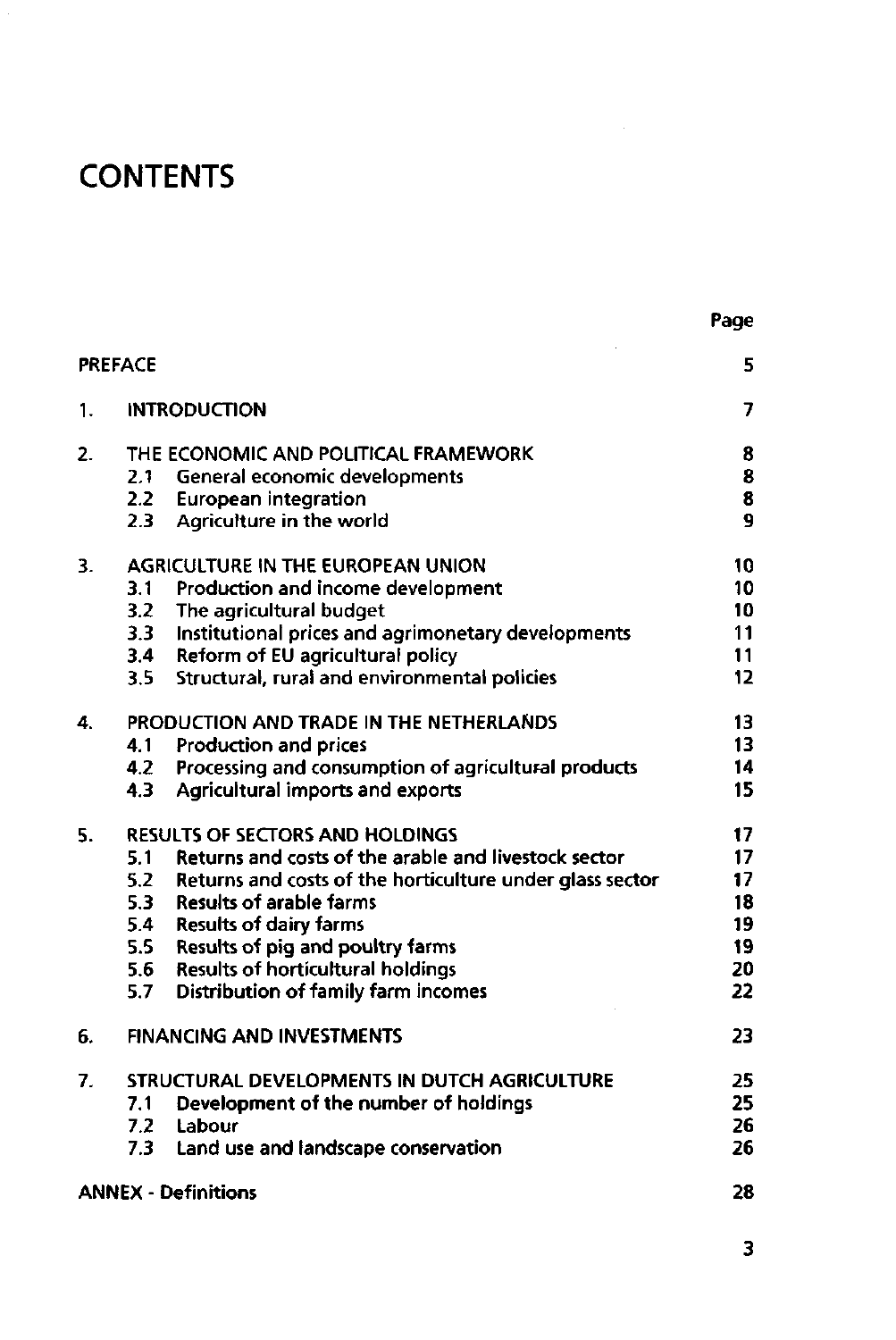# **PREFACE**

The Agricultural Economic Report is an annual publication, offering a global survey of the economic situation of Dutch agriculture and horticulture. This English summary is published separately as part of the series 'Periodieke Rapportages' (Periodical Reports). The complete report is available only in Dutch.

The report is based on data and contributions from nearly all divisions of the Institute. The coordination and editorship of the report is conducted by the General Economics and Statistics Division. The final draft of this edition of the report was completed in the course of August 1995.

director. Thel

The Hague, November 1995 **L.C.** Zachariasse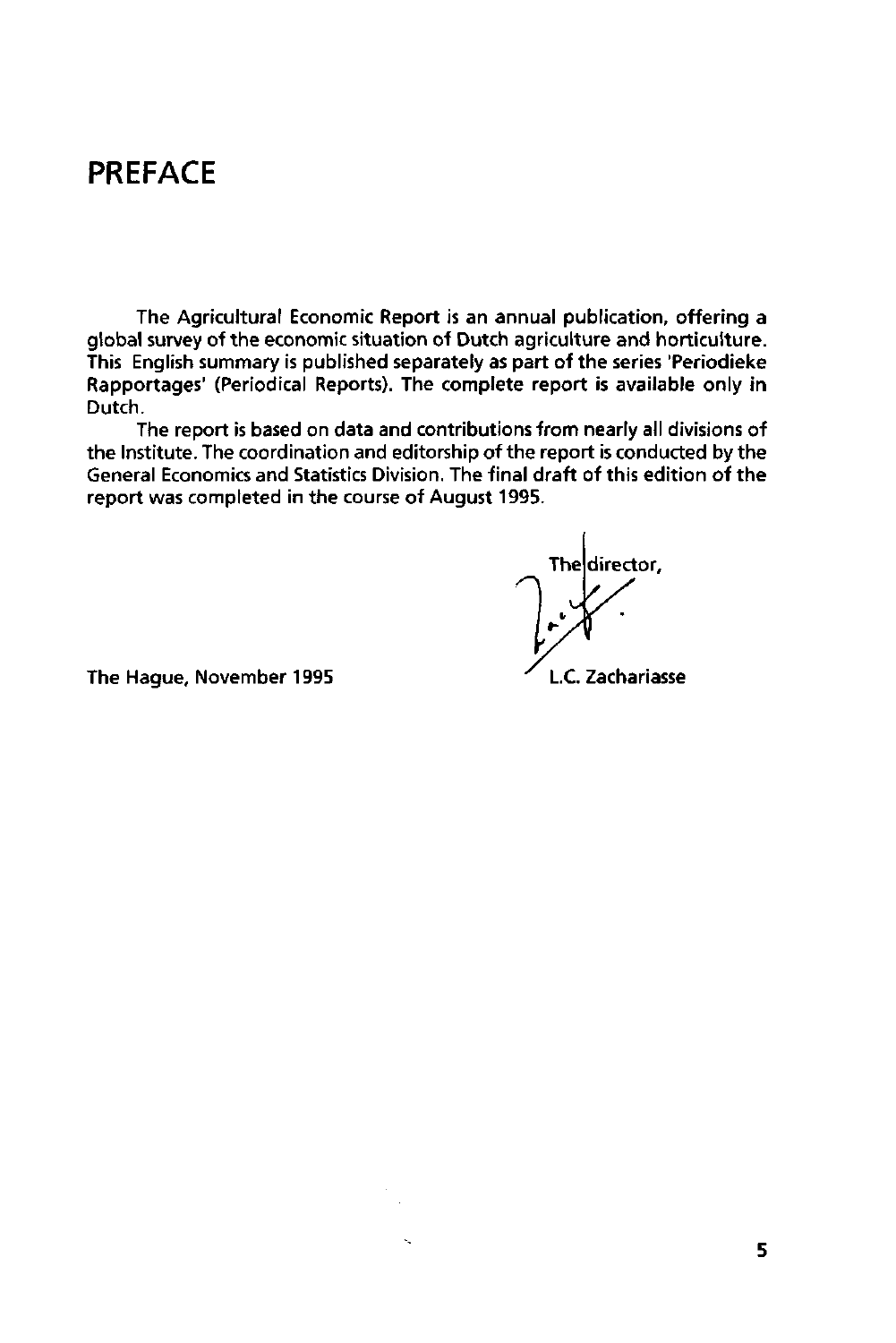# **1. INTRODUCTION**

 $\sim$ 

Dutch agriculture and horticulture are going through hard times. The net value added of agriculture (arable and livestock farming) fell sharply in 1992/93 and 1993/94. It is true that some recovery is estimated for 1994/95, but the prospects for 1995/96 are again less favourable. In horticulture under glass a comparable development may be observed: a decline in the net value added in 1992 and 1993, strong recovery in 1994 and sombre prospects for 1995.

The income level of the holdings is in general disappointing, but there are great differences between and also within the individual farming types. The arable farms showed favourable results in 1994/95. The dairy farms are contending with declining results, while the intensive livestock farms and horticulture under glass holdings are at a low ebb. The results of the field vegetable holdings are modest, but for the fruit growers a recovery is estimated for 1994 after the very low incomes in 1993. The mushroom and flower bulb growers had a good year in both 1993 and 1994.

In the Agricultural Economic Report 1995 the results outlined above are described in further detail and their causes and consequences analysed. First the international and national economic and political developments are discussed, with particular attention to the Common Agricultural Policy (CAP). Then agricultural production, processing and marketing are considered. After the analyses of the economic results of the principal sectors and of farming types, the publication concludes with observations on the structure of the farms and the utilization of labour and land in agriculture and horticulture.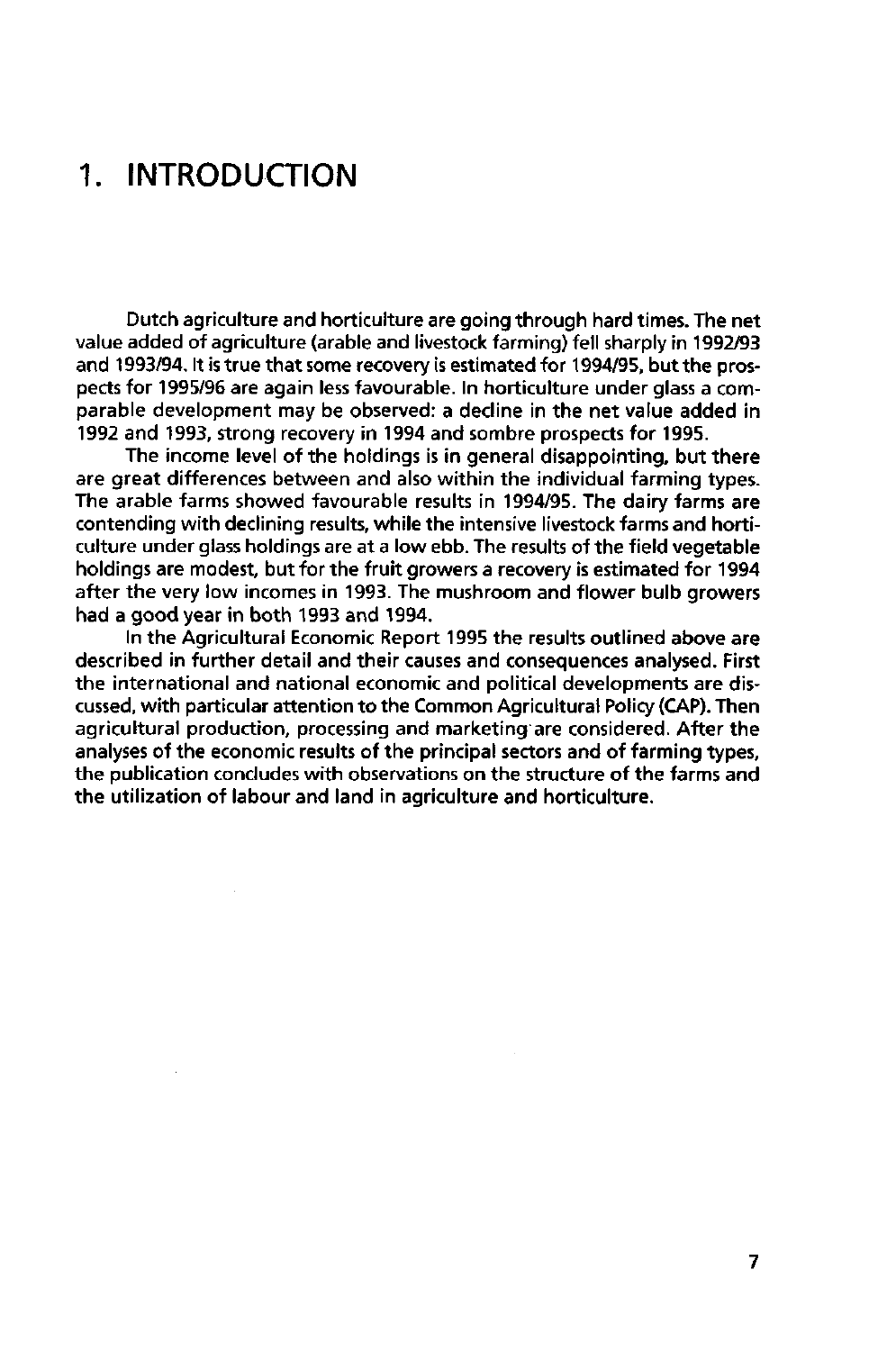# **2. THE ECONOMIC AND POLITICAL FRAMEWORK**

## **2.1 General economic developments**

With an average growth of nearly 3% the economy of the OECD countries recovered in 1994 from the recession that had been going on since the beginning of the nineties. In almost all Central and Eastern European countries a period of cautious economic recovery has dawned; however, the Russian economy contracted in 1994 by some 15%. The developing countries displayed an economic growth of over 5% on average in 1994.

Under the influence of the improving international economic situation, economic growth in the Netherlands in 1994 was at 2.5% stronger than in the two previous years. The profitability of industry improved, but total employment fell by some 10,000 labour units. Only the services sector displayed a limited growth of employment. Inflation in 1994 was in excess of 2.5%. The prices of foodstuffs rose on average by close on 2% and wage costs too increased by some 2%.

In national policy driving back the financial deficit still plays an important role. Reduction of government support to industry also affects the agricultural sector. Thus the governmental contribution to inspection costs, advisory services and research is being or has been gradually cut back or run down, which means higher costs for the agricultural sector. In the 'Change and Renewal' policy memorandum that the Dutch Agricultural Minister published in April 1995, these lines are continued. In addition to cuts and cost increases, however, measures are also being taken that are favourable to the agricultural sector, such as a general reduction in the tax burden and a lowering of the wage costs of the lower pay scales. In that memorandum considerable attention is also devoted to nature and landscape, the dynamics of the rural area and innovative projects.

### **2.2 European integration**

From 1 January 1995 Austria, Sweden and Finland joined the EU. As a result, the population of the EU has risen by nearly 22 million to over 370 million. The possibilities for expansion of agricultural exports from the EU-12 to the new Member States are limited on account of the small size of the markets and the high degrees of self-sufficiency. However, for the Netherlands there are chances for ornamental products, and also for fresh fruit and vegetables.

The European Summit in December 1994 again confirmed that the Central and Eastern European (CEE) countries may join the EU, provided that they satisfy certain political and economic conditions. The possible expansion of the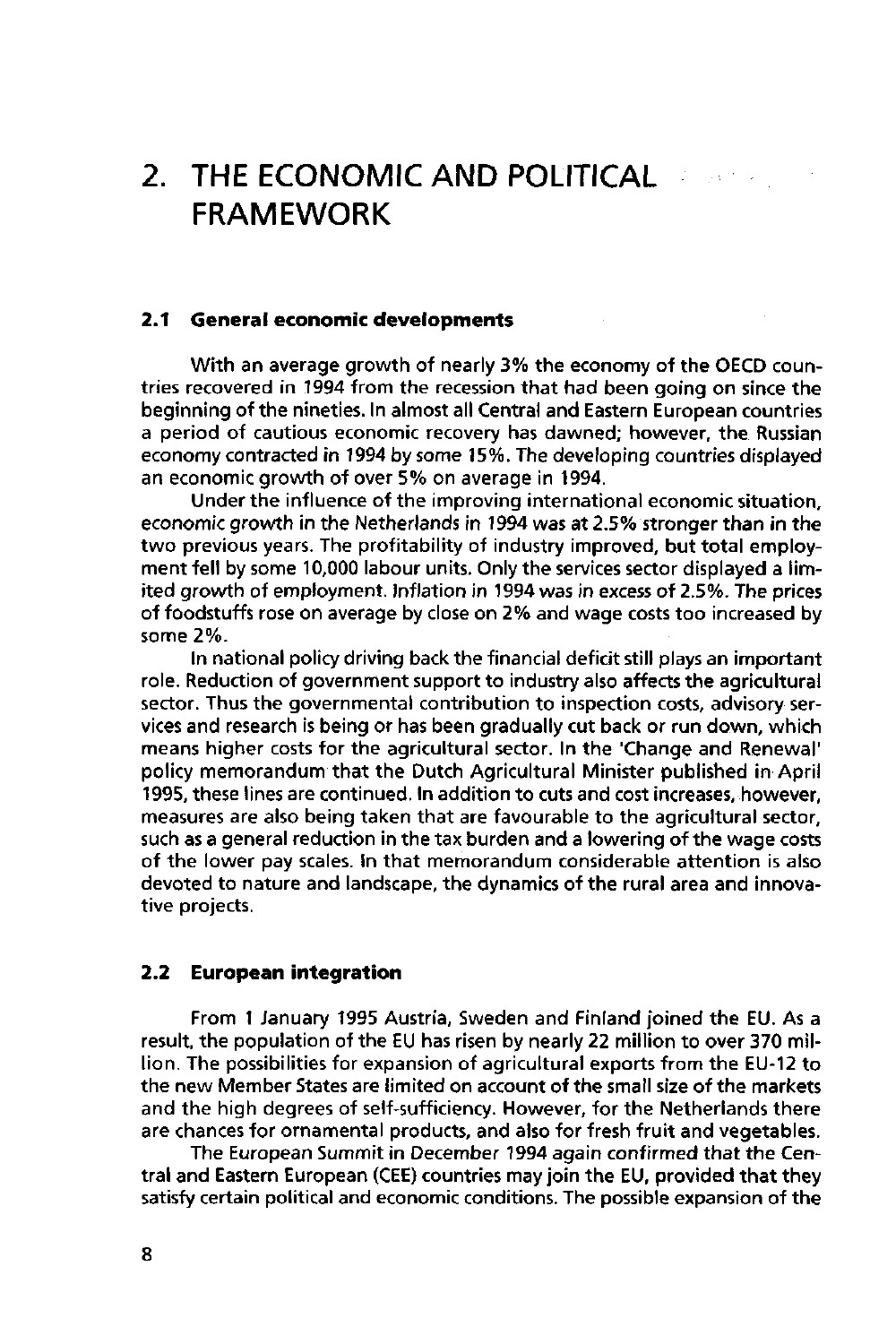EU to the east has provoked fierce discussion on its consequences for the (agricultural) policy, the budget and the institutions of the EU. The estimates of the consequences of this expansion for agricultural expenditure vary from 6 billion ECU to more than 35 billion ECU. The differences come about above all through varying assumptions with regard to the growth of agricultural production in the CEE countries. In 1996 the Intergovernmental Conference (IGC) is to be organized, at which among other things the Maastricht Treaty and the institutional structure of the EU will be discussed. The negotiations on EU membership for the CEE countries cannot begin until after the IGC.

### **2.3 Agriculture in the world**

The world production of cereals, sugar, soya beans, pulses and the most important kinds of meat was greater in 1994 than in the previous year. Fewer potatoes were produced, while the production of milk remained practically the same as in 1993. Agricultural production in the developing countries increased more than that of the developed countries. In 1994 the prices of agricultural products on the world market in dollars rose by nearly 20% on average. This rise related above all to tropical products such as coffee and agricultural raw materials for industrial use. World prices of sugar and wheat rose, whereas those of feed grains, oil seeds and beef fell.

The OECD has calculated that protection of agriculture in 1994 roughly speaking did not decrease. The rate of protection, measured in Nominal Assistance Coefficients (NAC), for the joint OECD countries even worked out higher in 1994 than in 1993. The volume of agricultural world trade in 1994 was barely larger than in 1993.

With effect from 1 January 1995 the GATT organization has been succeeded by the World Trade Organization (WTO), which supervises compliance with the GATT agreement signed in 1994 and has to settle any trade disputes. Meanwhile, the various blocs have worked on implementation of the agreement in agricultural policy. To regulate the reduction of export refunds the EU has switched with effect from 1 July 1995 to a system of export licences with prefixed export refunds. Further, the import levies have been replaced by tariffs, while minimum access to the market is regulated by tariff quotas.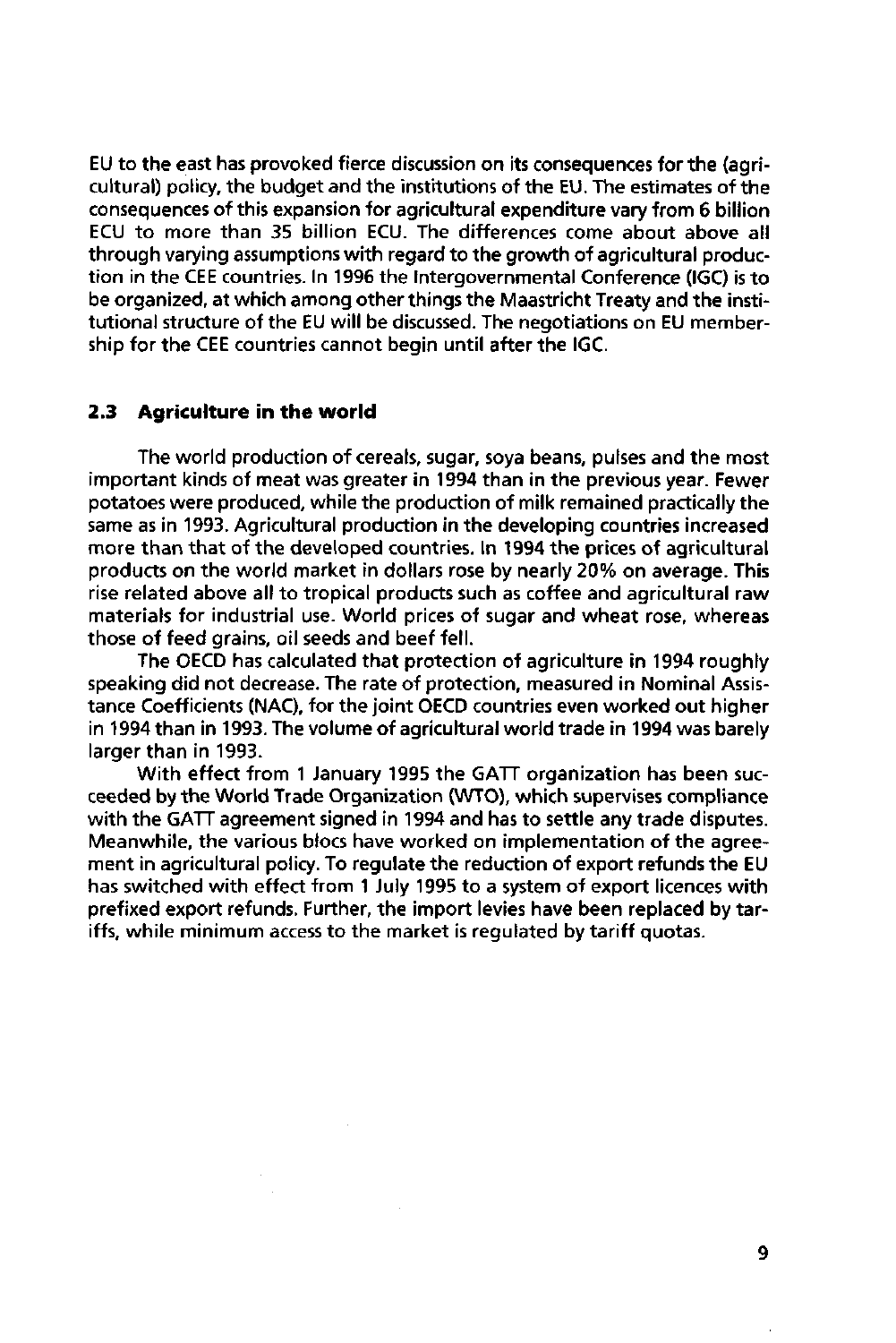# **3. AGRICULTURE IN THE EUROPEAN UNION**

### **3.1 Production and income development**

In 1994 the volume of agricultural production in the EU decreased for the second successive year. As a result, production returned to the 1989 level. Between 1984 and 1989 production was still growing by 4-5% and in the period 1979-1984 by 10%. Although it is not the only factor, it may be concluded from these data that the EU policy aimed at production restriction has been reasonably successful, at least for the past years. The average selling price of all agricultural products in the EU improved in 1994 by 3.5%, after it had fallen by over 1 % in 1993 and in the year before that by nearly 5%. The prices of animal products rose on average in 1994 by only 0.6%, but those of vegetable products by 6.7%. The prices of purchased means of production remained on average practically the same. The gross value added of the agricultural sector in the EU increased nominally by over 4% in 1994. On estimate the real increase in family farm income per family worker in the EU was 10-15%. In 1993 it had improved by some 3%.

In the Netherlands real income per family worker displayed a recovery of over 25% in 1994, after a fall of approximately the same extent had occurred in 1993. In recent years the development of agricultural income in the Netherlands has lagged behind that of most of the other EU countries. Among others, this is caused by the fact that in the Netherlands a relatively small part of the Mac Sharry price reduction is compensated for by premiums, on account of the small proportion of products in the Dutch production package for which premiums are given. In addition the depreciations, wage costs paid and interest paid have developed less favourably and the volume of labour has fallen less in the Netherlands than in the rest of the EU.

### **3.2 The agricultural budget**

The expenditure on market and price policy in the EU amounted to nearly 35 billion ECU in 1991. That was about the same as in 1993. For 1995 expenditure has been estimated at nearly 37 billion ECU. On estimate about half of the total EU budget is then devoted to market and price policy. Ten years earlier it was still some 70%. A steadily growing part of the agricultural budget is intended for premiums and a steadily smaller part for export refunds. The rest of the EU budget includes the expenditure on structural policy, the costs of the staff of officials, food aid, foreign policy and aid to Central and Eastern Europe.

The receipts of the EU consist of agricultural levies, import duties, VAT and GNP payments from the Member States. Up to 1992 the Netherlands was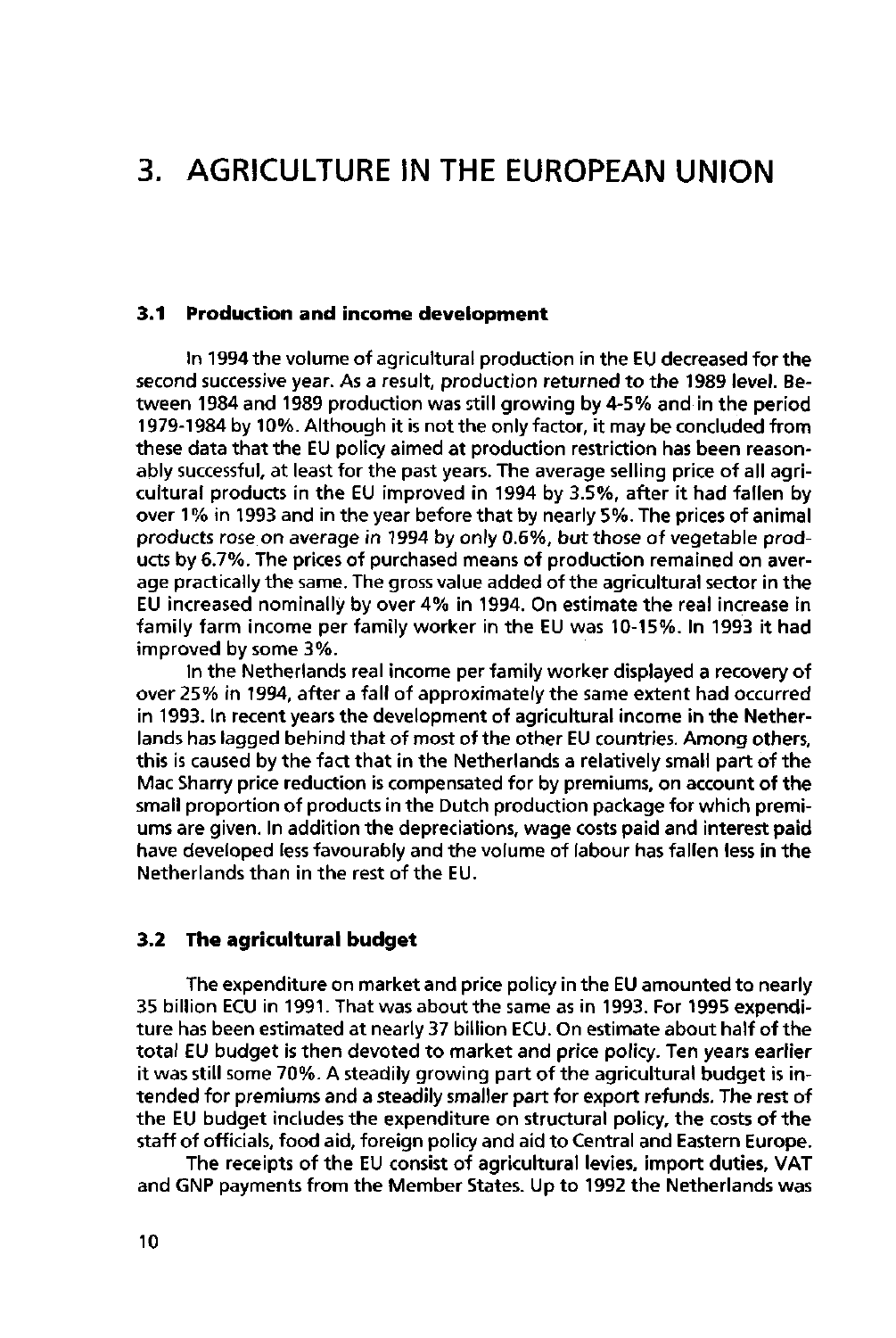a net recipient, but in 1994 over 4 billion guilders more was paid to the EU than received from it. It is expected that in 1999 the net contribution will work out at over 6 billion guilders. Expressed as a percentage of the GDP, the Netherlands has in 1995 become the largest net contributor to the EU.

The switch in the payment position of the Netherlands is bound up with the introduction of the milk quotas, as a result of which dairy expenditure has fallen sharply, the 'Own Resources Agreement' of the European Summit in Edinburgh in 1992 and the Mac Sharry reform of agricultural policy. The agreement lays down inter alia that the budget for the Structural Funds will rise from 21 billion ECU in 1994 to 29 billion ECU in 1999. The receipts for the Netherlands from these funds are minimal. Through the Mac Sharry reform a larger part of the budget is devoted to direct income payments, of which the Netherlands receives relatively little. The net position of the Netherlands forms only the tip of the iceberg. It brings to light only the visible, easily quantifiable money flows. The economic advantages of membership of the EU, such as free access to a large market, naturally extend much further.

### **3.3 Institutional prices and agrimonetary developments**

As part of the Mac Sharry reform long-term agreements were made on the reduction of the EU prices for cereals and beef and on the raising of compensatory payments and premiums. In the Price Decisions for 1994/95 and those for 1995/96 these agreements were confirmed, while the prices of nearly all other products remained unchanged.

Since the abolition of the Monetary Compensatory Amounts in 1993, changes in exchange rates have a practically direct effect on the development of EU prices in national currency. In 1995 the agrimonetary system has again been changed. The so called switch-over mechanism has abolished in such a way that the prices for the farmers remained the same. In addition the rules for adjustment of the green rates have been revised and a new compensation scheme has been introduced for 'considerable revaluations' of green rates. The former adjustments of the green rates meant for most countries, except Germany, Belgium and the Netherlands, an increase in national prices. Thus prices in Italy rose by more than 30% between 1 January 1993 and 1 July 1995. With effect from 1 July 1995 the green rate of the guilder has been revalued to such an extent that intervention prices in the Netherlands fell by over 2.5%. By way of compensation for the income consequences of this for Dutch farmers the EU has made a maximum 280 million guilders available for the period 1995-1999.

## **3.4 Reform of EU agricultural policy**

One of the aspects of the Mac Sharry reform was the obligation for larger producers to set aside part of the area for which compensatory premiums were requested. In total some 7.3 million hectares in the EU-12 had been set aside in accordance with policy in 1994, or 10% of the arable land in the EU. In Octo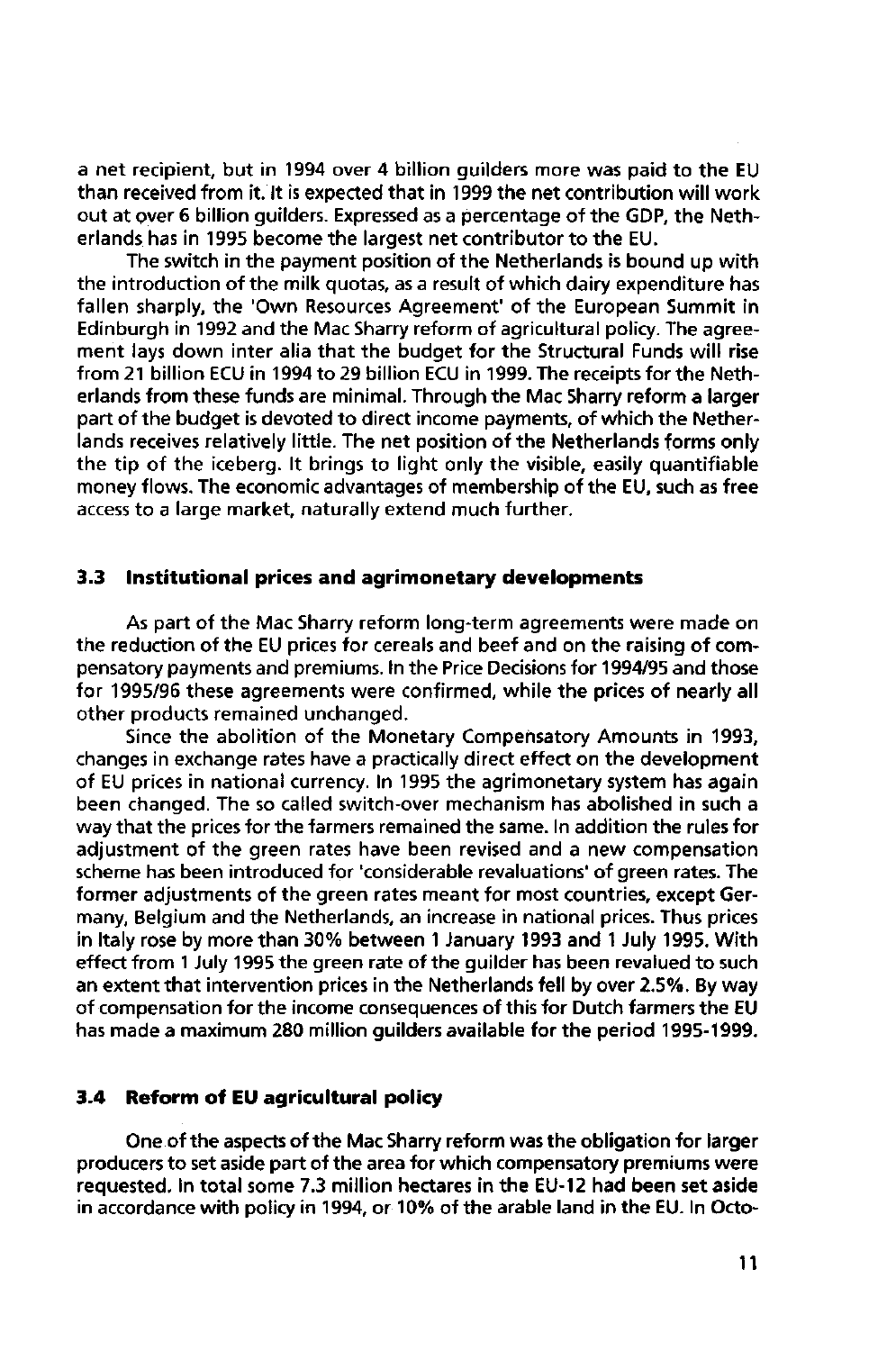ber 1994, at France's suggestion, it was decided to reduce the set-aside percentage for the normal, rotating set aside from 15 to 12 and that for fixed set aside from 20 to 17. As a result, the area set aside in the EU will decrease in 1995.

The market situation for cereals further improved in 1994/95. Cereal production fell by approximately 1.5 million tons to 161.5 million tons, while consumption increased on estimate by 2.5 million tons to 145 million tons. As a result, the export surplus of cereals worked out at some 16 million tons, which was about half that before 1993 and also clearly less than the 23 million tons that the EU may export with refunds to the world market under the GATT agreement.

Sugar consumption in the EU has in recent years been above the quota for A sugar, for which the producer receives a high price. Partly on the strength of the fairly favourable situation on the world market, it has been decided to extend the existing sugar policy to the year 2000/01, including the quota system and the self-financing. As regards the southern products, wine policy in particular is under discussion. According to the EU-Commission, national reference quantities ought to be fixed that lie considerably below the present production level. Spain and Italy in particular have objections to the proposals.

Milk production in the EU is stable thanks to the quota system and the dairy consumption is somewhat increasing. Therefore the intervention stocks in this sector remained low in 1994 and expenditure on dairy policy was falling. Drastic changes in policy for this sector have not occurred in the past year; only the intervention price of butter for the 1994/95 season was lowered. For a possible further reform of beef policy no concrete proposals have been made as yet. The sheepmeat regulations are at present not the subject of discussion.

### **3.5 Structural, rural and environmental policies**

The agricultural environmental regulation, one of the three accompanying measures of the Mac Sharry reform, emphasizes the dual role of the farmer as producer and as protector of the environment and the countryside. It encourages farmers to take measures with a positive effect on the environment and the countryside. In exchange for this they can qualify for income compensation that is paid partly by the EU and partly by the Member State. Meanwhile programmes with measures from the agricultural environmental regulation are in operation in most Member States. The Dutch programme lays a fairly strong stress on demonstration projects. In addition it consists of management agreements, measures for biological farming and support for public access to agricultural land. The second accompanying measure of the Mac Sharry reform is aimed at the use of farm land for afforestation. On estimate the wooded area in the EU will increase by nearly 2% in the period 1993-1999. The third accompanying measure, which relates to early retirement of farmers, has been introduced in all Member States, except the Netherlands, Luxembourg and the United Kingdom. The EU had earmarked over 200 million ECU for the three accompanying measures in 1993, but for 1995 and 1996 has reserved an annual amount of about 2 billion ECU. The latter amount corresponds to some 5% of the EU agricultural budget.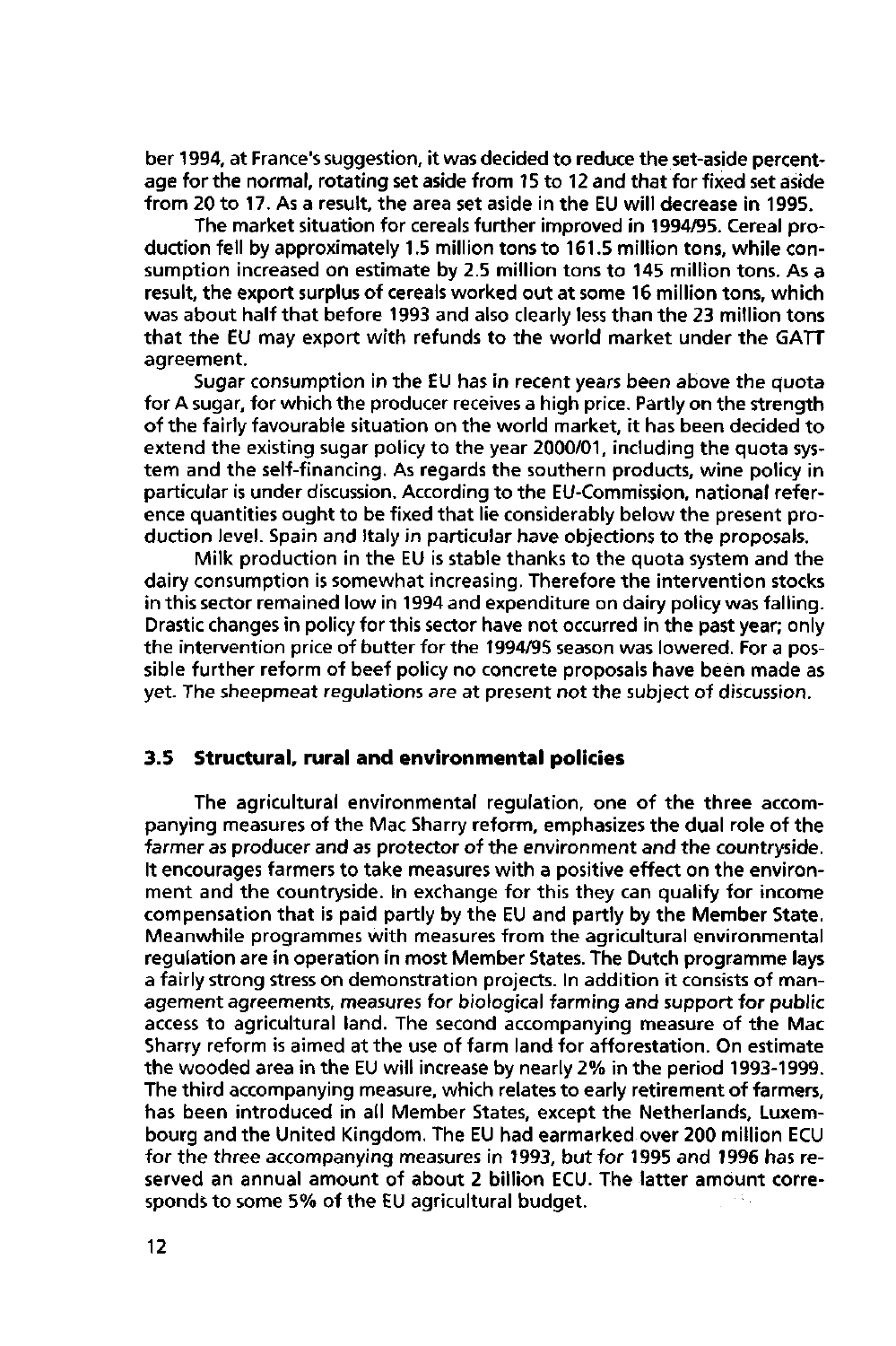## $\mathbf{4}$ . **PRODUCTION AND TRADE IN THE NETHERLANDS**

## **4.1 Production and prices**

The volume of production of Dutch agriculture and horticulture decreased in 1994 by 1%. That was the first fall since 1987, when the volume dropped by 0.5%. However, the value of production increased as a result of the average price rise of 4.5%. The percentages stated conceal large differences per sector (table 4.1).

The volume of arable production declined in 1994 by 10%. The recovery of the prices of arable products, that took shape in 1993, continued. On average the prices of arable products rose by more than 25% in 1994, thanks above all to the much more expensive potatoes. The volume of production of fruit and vegetables fell in 1994 by 4.5%. The average price of this group of products, which had fallen since 1991 by some 25%, recovered in 1994 with approximately 16.5%. The volume of ornamental products increased in 1994 by some 3%, while the prices rose on average by 2%.

| Product (group)             | Value<br>(mln. DFL) | Changes in % in relation to previous year |                 |                |         |                 |                |  |  |
|-----------------------------|---------------------|-------------------------------------------|-----------------|----------------|---------|-----------------|----------------|--|--|
|                             |                     |                                           | volume          |                | price   |                 |                |  |  |
|                             | 1993<br>(prov.)     | 1992                                      | 1993<br>(prov.) | 1994<br>(est.) | 1992    | 1993<br>(prov.) | 1994<br>(est.) |  |  |
| Arable products             | 2.932               | 2.8                                       | 1.4             | $-10.0$        | $-18.1$ | 7.1             | 28.0           |  |  |
| <b>Fruit and vegetables</b> | 4.452               | 15.2                                      | 2.4             | $-4.5$         | $-20.3$ | $-5.5$          | 16.5           |  |  |
| Ornamental products         | 8.086               | 2.6                                       | 2.3             | 3.0            | $-3.1$  | 1.1             | 2.0            |  |  |
| <b>Milk</b>                 | 8,666               | $-1.6$                                    | 1.0             | $-1.0$         | 2.5     | $-1.7$          | $-3.5$         |  |  |
| Meat and eggs               | 12.536              | 1.7                                       | 1.9             | $-1.5$         | 1.8     | $-14.4$         | 2.0            |  |  |
| Total/average               | 36.672              | 2.8                                       | 1.8             | $-1.0$         | $-3.4$  | $-5.1$          | 4.5            |  |  |

| Table 4.1 Development of volume and prices of agricultural and horticultural production in |
|--------------------------------------------------------------------------------------------|
| the Netherlands                                                                            |

Because much of the Dutch horticultural produce is exported, prices depend greatly on the developments on the international market. There Dutch horticulture is confronted with an oversupplied market and the effect of the hard guilder. The large supply came into being also because many arable farmers in the EU have made the change-over from products subject to a strong market organization to horticultural products. In particular the supply from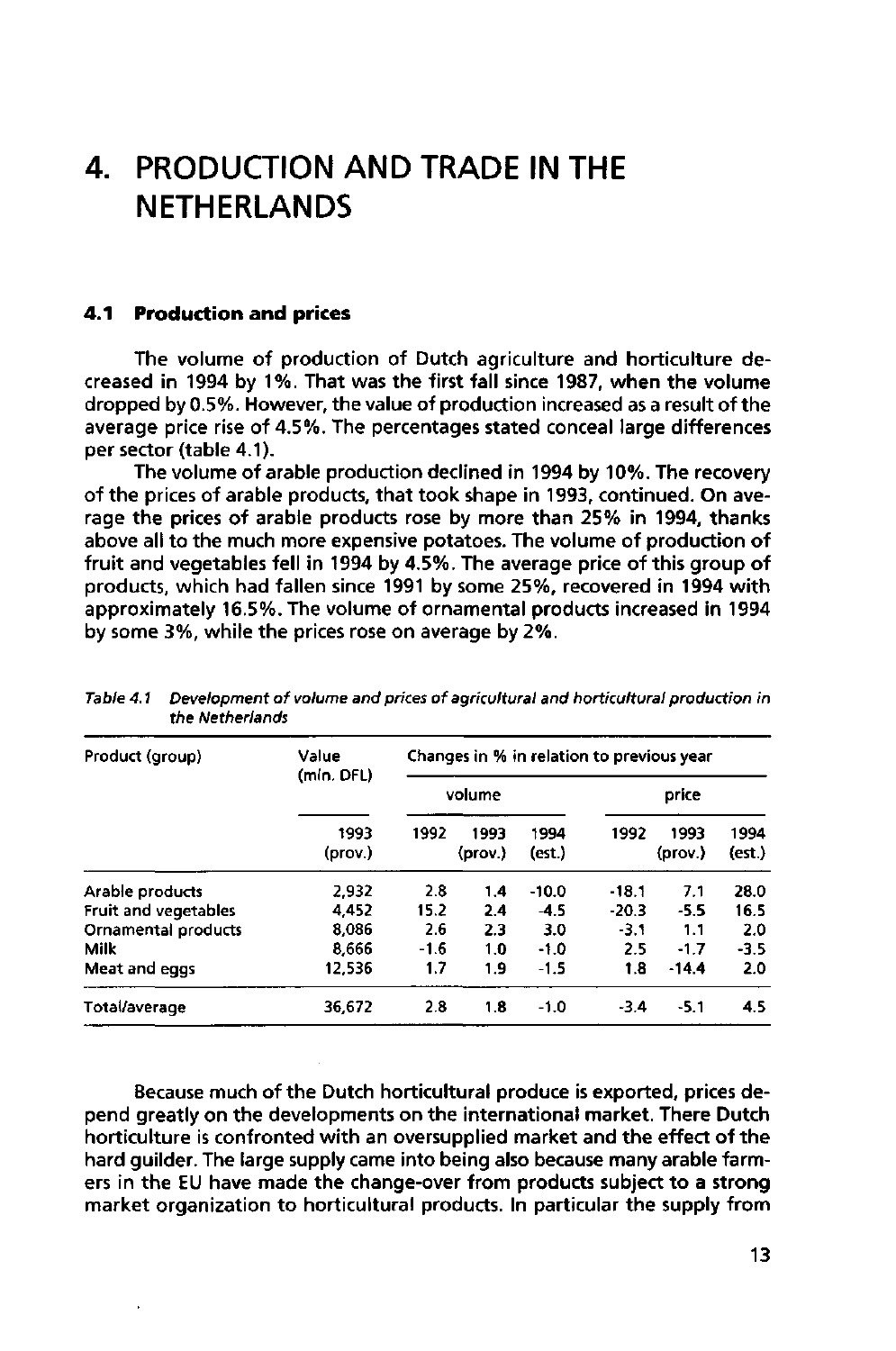Spain and the Canary Islands of vegetables grown under glass is increasing strongly. This is caused by modernization of the greenhouses, improvement of the infrastructure, a switch from outdoor cultivation to cultivation under glass and an extension of the production season. The traditional season in those parts of the world covered only the winter months. This has now been extended by the month of May and the next step - insofar as possible - will be an extension to year-round production. Part of the investments in horticulture under glass in Spain and on the Canary Islands, but also in other Southern European countries, is being financed by the Structural Funds of the EU, to the great indignation of the Dutch horticultural producers. The structural policy of the EU, which is directed towards improving the infrastructure in underdeveloped regions, results in new competitors being added in all kinds of fields. This is now happening in horticulture. The hard guilder causes the competitive position to deteriorate, since Dutch products become more expensive in devaluing countries. In addition, the devaluing countries, and these include the Southern European countries, can offer their products more cheaply on traditional Dutch export markets, whereby the danger exists that they drive the Netherlands out of the market.

Milk production was 1% lower in 1994 than in 1993. Nearly 53% of this milk was intended for cheese-making, as against 51% in 1993. Cheese production increased in 1994 by 3.5% to over 650,000 tons. The production of butter, whole miik powder and condensed milk fell by 11-14% and that of skimmed milk powder even by 27%. The selling price of milk fell by 3.5% in 1994.

For meat and eggs there was a production fall of 1.5% and an average price rise of 2%. In the beef sector production declined by 6%. Sheepmeat production fell in 1994 by 9% and prices rose by 13%. The production of pigmeat decreased in 1994 by 2%. Pig prices, which reached an all-time low in 1993, recovered with an increase of 7.5%. Nonetheless, they remained far below the level of previous years. In 1994 somewhat more poultry meat was produced than in 1993. The production of eggs too was greater in 1994 than in the year before (1%), but egg prices fell by over 10% and ended up at a very low level.

## **4.2 Processing and consumption of agricultural products**

The income that is earned by Dutch agribusiness (i.e. agriculture and the delivering and processing industries) lags in the course of time behind that of the total domestic economy. Thus its share in national income in the period 1948-1993 fell from over 21% to 8% (table 4.2). Shifts in shares have also occurred within agribusiness. In proportion less income is earned in the primary sector, the share of which fell from over 60% in 1948 to 35% in 1993. This fall was due entirely to agricultural prices lagging behind. For instance, the prices of all goods and services tripled between 1970 and 1994, whereas the prices of agricultural products rose by only some 40%. The volume of net production of the agricultural sector grew somewhat more strongly in the above period than that of national income. The contribution of the food, drink and tobacco industry and the supplying businesses to the income of agribusiness rose from over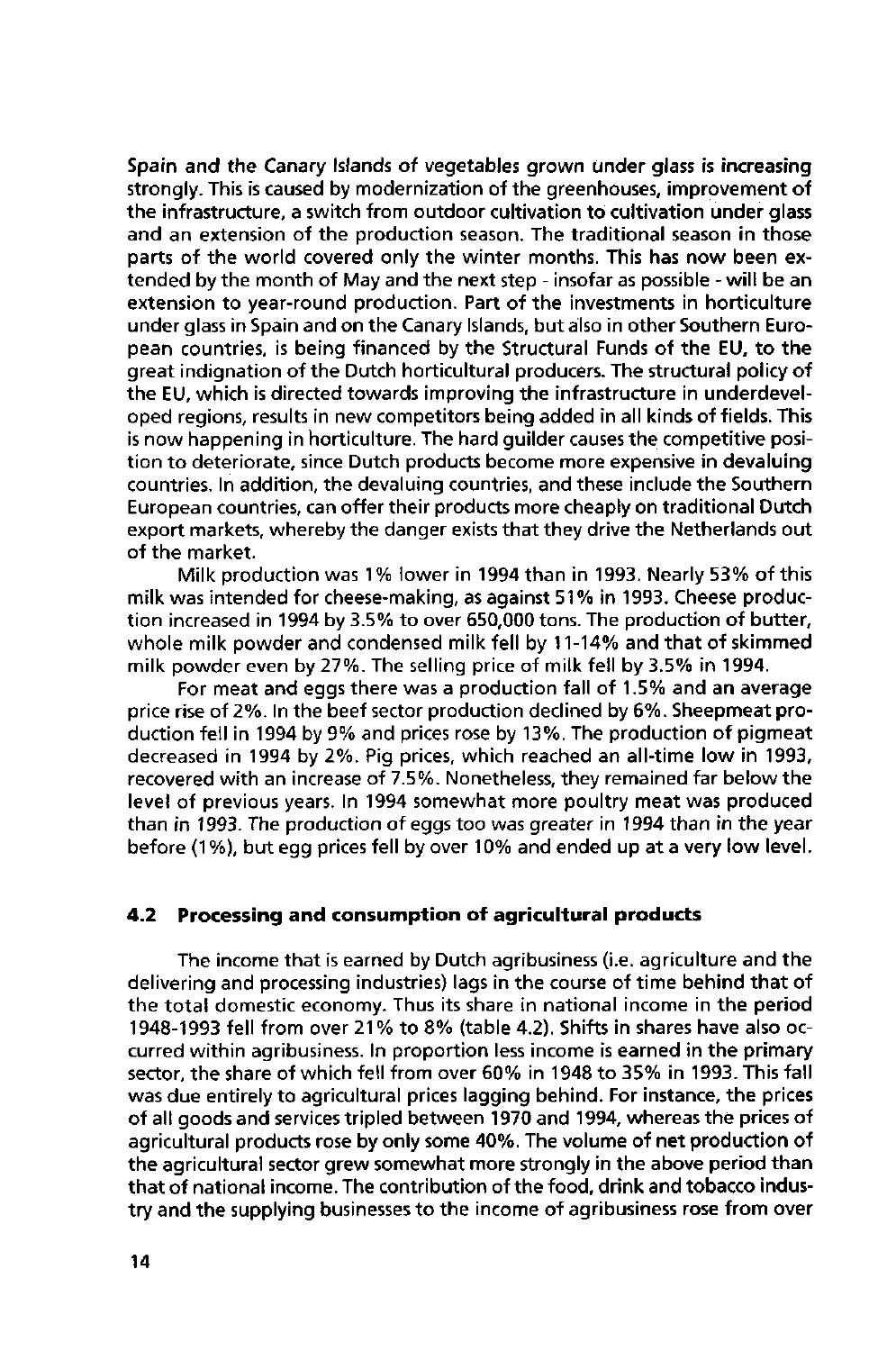|                                     | 1948 | 1960 | 1970 | 1975 | 1980 | 1985 | 1990 | 1993<br>(est.) |
|-------------------------------------|------|------|------|------|------|------|------|----------------|
| <b>Agriculture and horticulture</b> | 13.1 | 10.2 | 5.8  | 4.6  | 3.2  | 3.5  | 3.7  | 2.8            |
| Food and drink industry a)          | 2.0  | 2.0  | 2.0  | 1.7  | 1.3  | 1.5  | 1.4  | 1.4            |
| Supplying industries                | 2.9  | 3.2  | 2.4  | 2.4  | 2.3  | 2.8  | 2.4  | 27             |
| Subtotal                            | 18.0 | 15.4 | 10.2 | 8.7  | 6.8  | 7.8  | 7.5  | 6.9            |
| Distribution b) (r)                 | 3.6  | 3.3  | 2.4  | 1.8  | 1.3  | 1.3  | 1.2  | 1.2            |
| <b>Total agribusiness</b>           | 21.6 | 18.7 | 12.6 | 10.5 | 8.1  | 9.1  | 8.7  | 8.1            |

Table 4.2 Share of the agribusiness in Gross Domestic Product in the Netherlands, 1948-1993 (in %)

a) Exclusive of processing of foreign raw materials; b) Trade, transportation, etc. from the food and drink industry to the consumer.

Bron: Dutch Central Bureau of Statistics, Input/output-tables, adaptation LEI-DLO.

22% in 1948 to somewhat more than 50% in 1993. Total employment in Dutch agriculture decreased from 536,000 labour units in 1948 to 253,000 in 1993. For the total agribusiness these figures were 720,000 and 460,000. The latter figures respectively correspond to 19% and 8.5% of the total employment in the Netherlands.

In 1993 more than 60% of the total production of Dutch agriculture and horticulture on estimate was sold within agriculture or supplied to the food industry and other branches of industry. That was over ten percentage points less than in 1970. The cause of the decrease of these intermediate supplies lies above all in the increased importance of horticulture within the agricultural sector. For the horticultural sector the processing link in the production column is much less important than for livestock and arable farming. In livestock farming in 1993 nearly 90% of the production was sold as intermediate supplies and in arable farming over 75%. In 1993 37% of primary agricultural and horticultural production was directly destined for export; that was twice as much as in 1970. This direct export relates above all to horticultural products; in 1993 over 90% of the production of horticulture under glass and more than 60% of the other horticultural production was exported, as against some 25% of arable production and over 10% of livestock production. A relatively small part (approximately 7%) of agricultural and horticultural production was supplied in unprocessed form to the consumer.

## **4.3 Agricultural imports and exports**

The value of agricultural exports from the Netherlands increased in 1994 by some 8% to over 67 billion guilders. The volume rose on estimate by over 5% and prices went up by approximately 2%. Agricultural imports increased by 14% to some 40 billion guilders, as a result of which the agricultural trade bal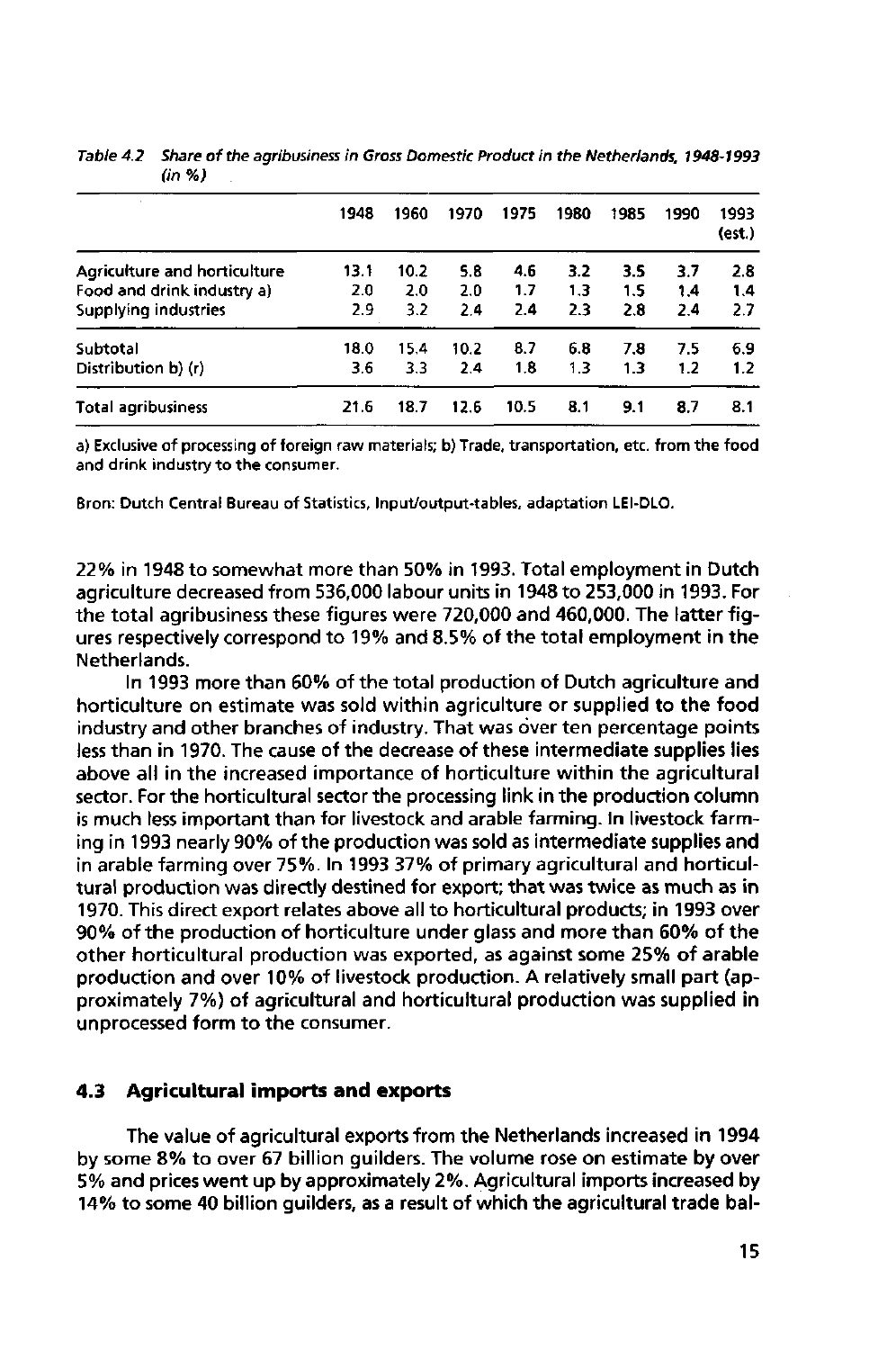ance worked out as in 1993 at some 27 billion guilders. With the EU Member States the Netherlands has a positive agricultural trade balance of on estimate 30 billion guilders, but with non-member countries a negative balance of approximately 3 billion guilders.

Agricultural exports represented in 1994 a quarter of the total Dutch exports of goods; for imports the share of agriculture was 17%. These shares lie far above the EU average, which for exports works out at 9% and for imports at 12%. After France the Netherlands is the largest exporter of agricultural products and foodstuffs in the EU. Some 32% of the agricultural exports in 1994 was destined for Germany and more than 20% for countries outside the EU. Over 55% of the value of Dutch agricultural imports in 1994 originated from EU countries. In the course of time the share of non-member countries in Dutch agricultural trade has become somewhat less: in 1985 these countries still supplied half of the imports and took a quarter of the exports.

In recent years the Netherlands has had to cede the position of the world's largest dairy exporter to Germany. In 1994 Dutch dairy exports amounted to 7.2 billion guilders, as against 7.4 billion guilders at the start of the eighties. The fluctuating development of exports of butter and skimmed milk powder is strongly determined by EU policy with regard to these intervention products. Exports of cheese have, however, increased uninterruptedly. A steadily growing part of Dutch dairy exports is sold within the EU. In 1994 this was 70%, as against 53% at the start of the eighties.

In 1994 the Netherlands imported cut flowers to the value of nearly half a billion guilders. This corresponds to over 1 % of the value of total agricultural imports and to some 10% of horticultural imports. Over 80% of the imported cut flowers came from countries outside the EU, in particular from Israel, Kenya, Zimbabwe and Colombia. The greater part of the imported cut flowers consists of roses and carnations. Some 70% of the imported cut flowers are reexported. In that way foreign flower growers utilize the services of the auction system in the Netherlands. Expressed in percentages, the share of imported flowers in the total supply to the Dutch auctions was 18% in 1994 as against some 10% in the mid-eighties. The steadily increasing imports of flowers is a thorn in the flesh of Dutch flower growers. They fear pressure on the prices, inter alia because the cost price in other countries is lower than in the Netherlands. The differences come about through the higher costs of labour, investments and environment in the Netherlands. Against that, the imported flowers are faced through transport by air with high transport costs, which form about half the cost price. In 1994 there was a great commotion about the importing of roses, which was inspired above all by the expected considerable expansion of the area under roses in Africa. Under pressure from the rose growers this led in September to stringent restrictions on the supply of all imported flowers at the auctions in the Netherlands. As a reaction to the import restrictions the foreign flower growers directed themselves towards alternative market outlets.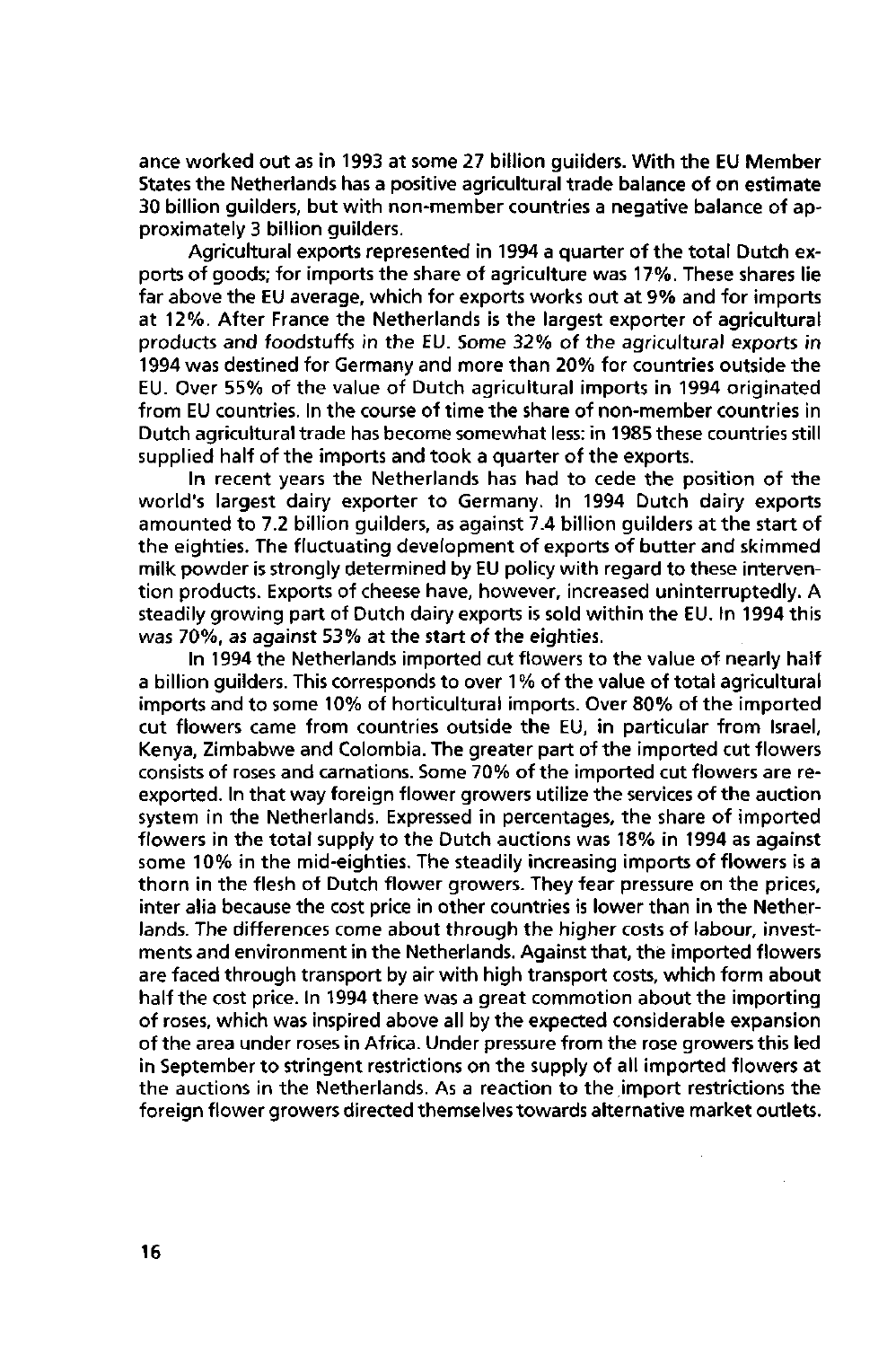# **5. RESULTS OF SECTORS AND HOLDINGS**

## **5.1 Returns and costs of the arable and livestock sector**

After the very sharp fall of 18% in 1992/93, the net value added of Dutch agriculture (arable and livestock farming) declined in 1993/94 by some 10% to 6.1 billion guilders (table 5.1). Once again there was a deterioration in the price ratio: the selling prices fell by over 3% on average and the prices of non-factor costs by 1.5%. The volume of value added decreased because, with production remaining at the same level, the volume of non-factor costs rose by 0.5%. For 1994/95 some recovery (+6.5%) of value added is estimated. True, productivity falls again through a contraction of the volume of production, but the price ratio (+9.5%) is strongly improved. The selling prices rise by 3%, while the average price of non-factor costs increases by 0.5%. The ratio between value added and the factor costs - the so called cover percentage - has deteriorated strongly since 1991/92. In 1993/94 it worked out at over 49%. This was the lowest percentage since the compilation of this sector account started at the end of the sixties. For 1994/95 a slight rise in the cover percentage to 51 is estimated.

|                                    |                  | Value (mln. DFL)   |                   | Changes in % in relation to previous<br>year |                  |                  |                 |  |
|------------------------------------|------------------|--------------------|-------------------|----------------------------------------------|------------------|------------------|-----------------|--|
|                                    |                  |                    |                   |                                              | volume           | price            |                 |  |
|                                    | 1992/93          | 1993/94<br>(prov.) | 1994/95<br>(est.) | 93/94<br>(prov.)                             | 94/95<br>(est.)  | 93/94<br>(prov.) | 94/95<br>(est.) |  |
| Return<br>Non-factor costs         | 25,090<br>18.305 | 24.245<br>18.100   | 24.655<br>18,115  | 0.0<br>0.5                                   | $-1.0$<br>$-0.5$ | $-3.0$<br>$-1.5$ | 3.0<br>0.5      |  |
| Net value added                    | 6.785            | 6.145              | 6.540             | $-2.0$                                       | $-3.0$           | $-8.0$           | 9,5             |  |
| <b>Factor costs</b><br>Total costs | 12,620<br>30.925 | 12,420<br>30.520   | 12,775<br>30,890  | $-1.0$<br>0.0                                | $-0.5$<br>$-0.5$ | $-0.5$<br>$-1.0$ | 3.5<br>1.5      |  |

Table 5.1 Sector account of arable and livestock farming

### **5.2 Returns and costs of the horticulture under glass sector**

The net value added of horticulture under glass, which had already fallen in 1992 by over 600 million guilders (nearly 22%), again declined in 1993 (table 5.2). The latter fall was caused by the fact that both the volume and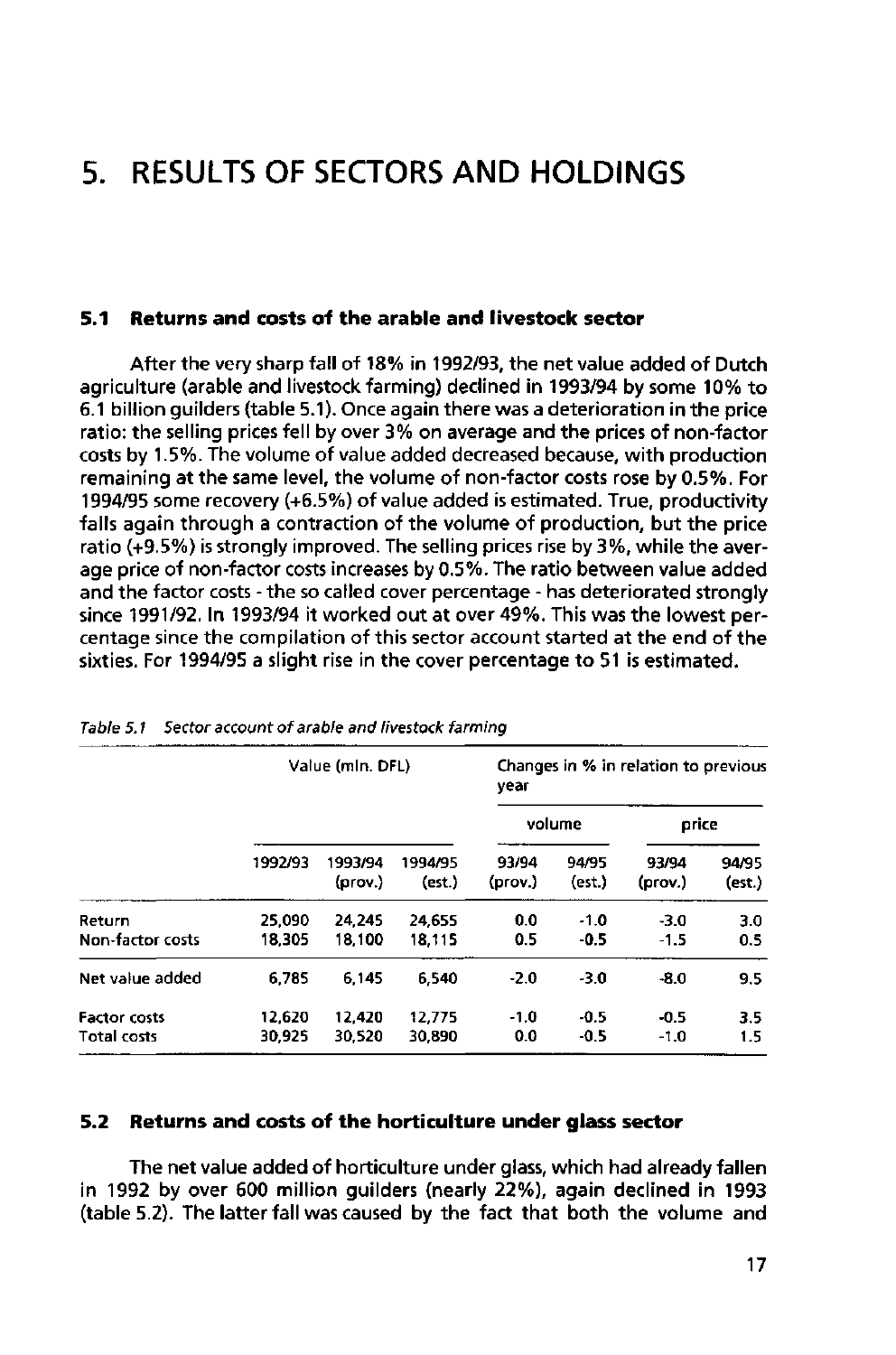|                                           |                | Value (min. DFL) |                | Changes in % in relation to previous<br>vear |                |                  |                |  |
|-------------------------------------------|----------------|------------------|----------------|----------------------------------------------|----------------|------------------|----------------|--|
|                                           |                |                  |                |                                              | volume         | price            |                |  |
|                                           | 1992           | 1993             | 1994<br>(est.) | 1993                                         | 1994<br>(est.) | 1993             | 1994<br>(est.) |  |
| <b>Returns</b><br>Non-factor costs        | 8.085<br>5.665 | 8.150<br>5,825   | 8,580<br>5,885 | 1.5<br>2.5                                   | 1.0<br>0.5     | $-1.0$<br>0.5    | 4.5<br>0.5     |  |
| Net value added                           | 2,420          | 2.325            | 2,695          | $-0.5$                                       | 1.0            | $-4.0$           | 14.5           |  |
| <b>Factor costs</b><br><b>Total costs</b> | 3.515<br>9,180 | 3,480<br>9.305   | 3.515<br>9.400 | 0.5<br>1.5                                   | $-0.5$<br>0.0  | $-1.5$<br>$-0.5$ | 2.0<br>1.0     |  |

### Table 5.2 Sector account of horticulture under glass

price development of the returns lagged behind that of the non-factor costs. In vegetable growing under glass and pot plant growing the net value added fell by 13% and 7.5% respectively. In cut flower growing, after the decline in 1992, there was an increase in net value added (+5%). Since the factor costs fell less strongly than the net value added, the cover percentage of horticulture under glass deteriorated from 69 in 1992 to 67 in 1993.

For 1994 an increase in the net value added of horticulture under glass by almost 16% is estimated. The recovery is caused almost entirely by improved price ratios. The cover percentage rises again to 77, but still remains far below the level of 1991 (92%). It looks as if horticulture under glass will again be faced with declining results in 1995. In the first half of 1995 auction returns are lower than over the same period in 1994. It is expected that the reduced return value will result in a sharp decline in sector income.

## **5.3 Results of arable farms**

Family farm income on the arable farms doubled in 1993/94 in respect of the previous year to on average nearly 40,000 guilders per farm holder (table 5.3). Over 65% of the arable farms achieved a better result than in 1992/93. Total family income, which includes income from outside the farm, was nearly 72,500 guilders. Through considerably lower taxes and lower family spending the savings were on average just positive (900 guilders per farm). For 1994/95 once again more than a doubling of the family farm income is estimated. Savings are expected to recover to a level of 54,000 guilders per farm. In normal circumstances profitability in 1995/96 would have been clearly lower than in 1994/95. However, as a result of the drought in the summer it looks as if above all potatoes will again become expensive, which will have positive consequences for the income of most arable farmers.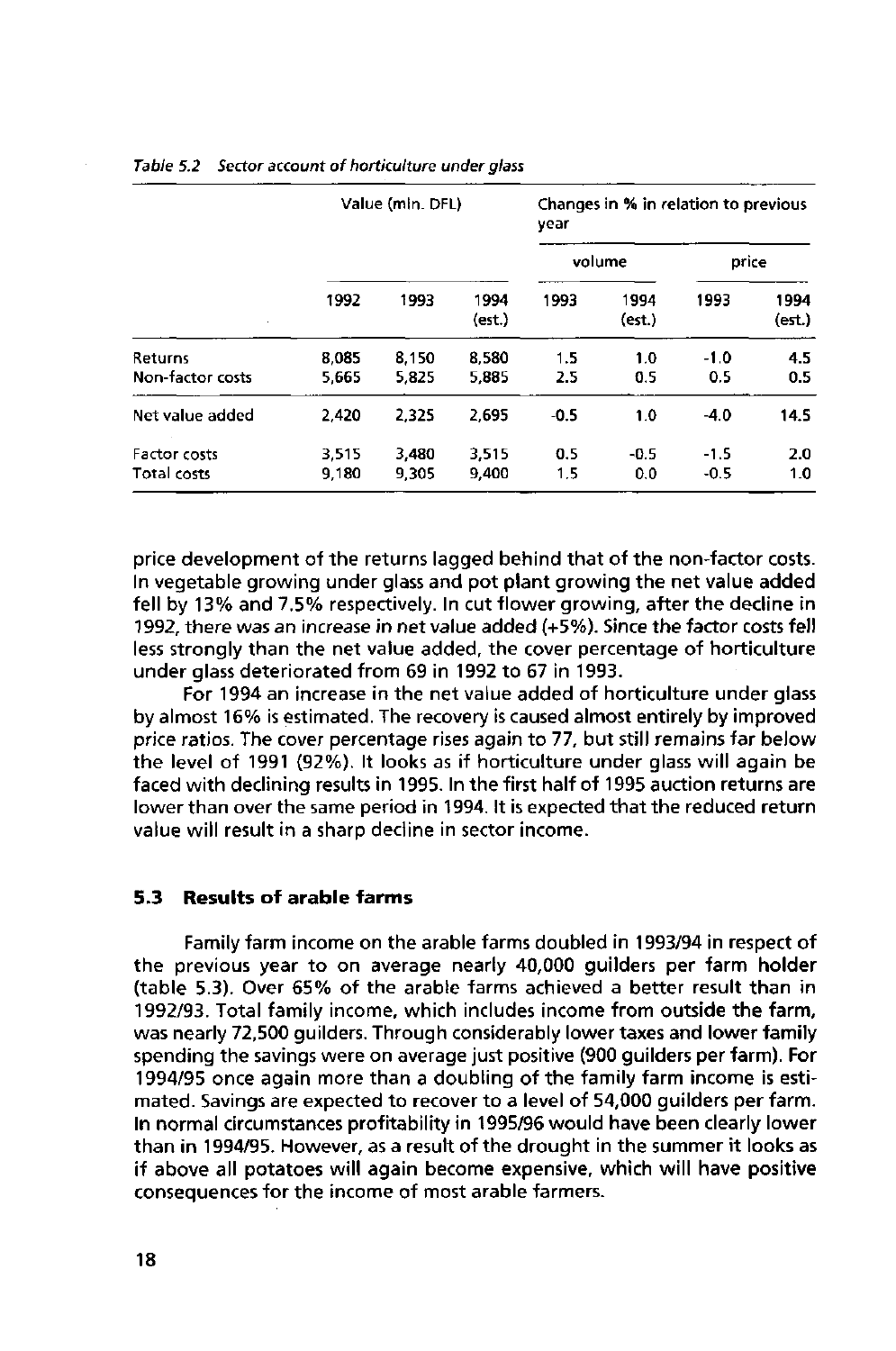|                       | <b>Number</b><br>of farms<br>in 1993/94 |         |       |                 |         |                   |
|-----------------------|-----------------------------------------|---------|-------|-----------------|---------|-------------------|
|                       |                                         | 1990/91 |       | 1991/92 1992/93 | 1993/94 | 1994/95<br>(est.) |
| Arable farms          | 10,900                                  | 72.2    | 52.1  | 18.7            | 38.4    | 91.0              |
| Dairy farms           | 32,800                                  | 68.4    | 56.8  | 64.0            | 57.7    | 49.0              |
| Pig and poultry farms | 8,700                                   | 103.2   | 121.5 | 40.3            | $-1.2$  | 35.0              |

Table 5.3 Family farm income on farms, x 1,000 guilders per farm holder

### **5.4 Results of dairy farms**

On average a family farm income of nearly 58,000 guilders per farm holder was achieved on dairy farms in 1993/94. That was more than 6,000 guilders less than in 1992/93. In the second half of the eighties family farm income was on average 20,000 guilders higher. Outside the farm some 21,000 guilders in income were achieved in 1993/94, somewhat less than in the previous financial year. Total family income per farm fell to just below 100,000 guilders. Savings worked out at 23,000 guilders per farm, which was 9,000 guilders lower than in 1992/93. For 1994/95 a further fall in family farm income to on average 49,000 guilders per farm holder is estimated (table 5.3). According to the estimate savings will fall to 12,000 guilders per farm. It is expected that dairy farms in 1995/96 will again be confronted with a deterioration of the results.

The national milk quota in 1993 was some 10% lower than in 1984. The number of dairy farms has strongly declined since 1984 and the remaining farms have become larger and more extensive. The dairy farmers who have stopped with milk production managed in many cases to sell their quota for a good price. In the first years after the introduction of the quota system they received on average some 2.50 guilders per kilogram. In recent years this has risen to about 3.50-4.00 guilders per kilogram. The proportion of farms that buy quota has also risen strongly: from some 8% in the mid-eighties to approximately 17% in 1993/94. A purchasing farm buys on average about 40,000 to 50,000 kg.

### **5.5 Results of pig and poultry farms**

The average family farm income on the pig and poultry farms fell in 1993/94 from over 40,000 guilders per farm holder in 1992/93 to over 1,000 guilders negative in 1993/94 (table 5.3). This picture was largely determined by the poor results in pig-keeping. On only 20% of the pig and poultry farms were savings made. On average dissaving of 58,500 guilders per farm occurred. Many of these farms have liquidity problems: financing costs exceeded cash flow in 1993/94 by on average 27,000 guilders. Capital formation on the pig-breeding farms reached a new low. These farms ate into their capital to the tune of nearly 2,000 guilders per week. For layer-keeping 1993/94 showed better re-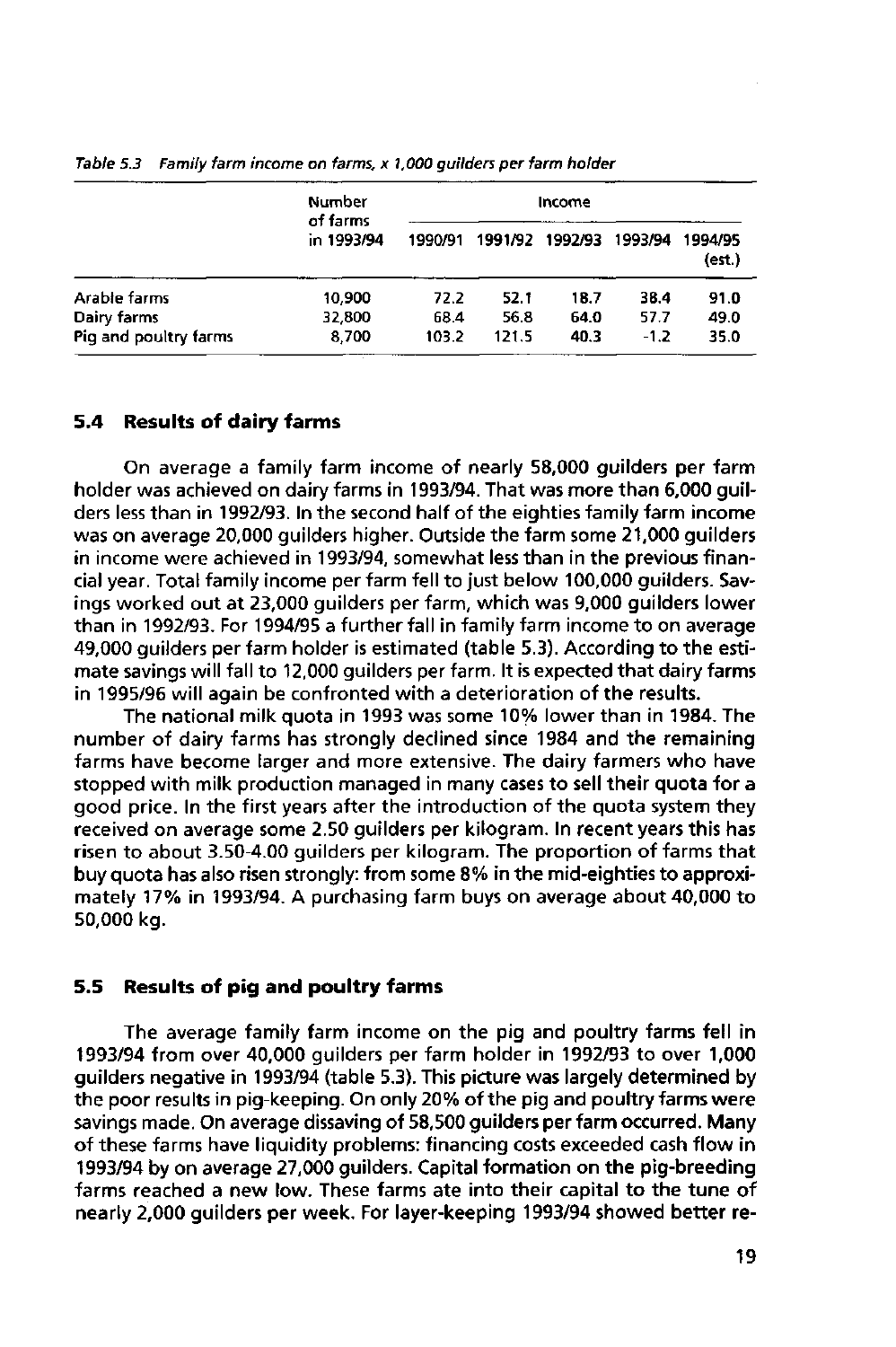suits: savings, which were highly negative in 1992/93, again worked out positively at an average 35,000 guilders per farm. For 1994/95 a family farm income of on average 35,000 guilders per farm holder is estimated for the pig and poultry farms. Total family income then averages over 60,000 guilders per farm. The improvement that occurs in 1994/95 applies in particular to the pig-breeding farms. In contrast, the incomes on the layer-keeping farms will fall by nearly 100,000 guilders per farm holder. For the pig and poultry farms an average dissaving of 3,000 guilders per farm is estimated. The pig farms were faced in the first months of 1995/96 with low prices for meat and piglets. Low selling prices also attend to a poor start to 1995/96 for the poultry farms.

The manure legislation that has been in force since 1987 has entailed extra costs for many livestock farms. Manure costs averaged between 1987 and 1992 about 5 guilders per fattening pig and 15 guilders per sow per year. From 1992/93 onwards manure costs have risen sharply under the influence of the stricter phosphate standards and worked out in 1993/94 at approximately 11 guilders per fattening pig and 33 guilders per sow. For the whole of pigkeeping this means an increase in the share of manure costs in the total production costs of 0.4% in 1987 to 1.4% in 1993/94.

### **5.6 Results of horticultural holdings**

The horticulture under glass holdings are also at a low ebb. in recent years cost-effectiveness has fluctuated around 90% and an average family income of between 30,000 and 50,000 guilders per farm holder is made from the holding. That is barely better than in intensive livestock farming and worse than on the arable and dairy farms. These low incomes are accompanied by dissavings: cumulatively over 1992, 1993 and 1994 about 110,000 guilders was withdrawn from own financial resources. The income figures of the various types of holding are closely bound up with the trend of the returns. The vegetables under glass holdings gained in 1993 a negative family income from the holding (table 5.4). Under the influence of the price recovery a family income of on average 57,000 guilders per farm holder is estimated for 1994. The cut flower holdings have likewise seen their incomes fall. In 1993 there was a slight recovery, as a result of which family income rose from 48,500 to over 60,000 guilders per entrepreneur. However, for 1994 a sharp deterioration is estimated: a family income of 36,000 guilders per farm holder (table 5.4). The pot plant holdings continue to be among the most remunerative types of agricultural business in the Netherlands, but here too the declining returns are causing lower profitability and falling incomes. For 1994 a recovery of savings up to the modest amount of 6,000 guilders plus per holding is estimated for the vegetables under glass holdings. On the cut flower holdings, on the other hand, there will be considerable dissavings. On the pot plant holdings too own financial resources will decrease somewhat. The expectations for 1995 are not hopeful. The cut flower and pot plant holdings were confronted in the first half of 1995 with stagnating prices. For vegetables under glass holdings too the first half of 1995 was poor. In tomato growing in particular allowance must be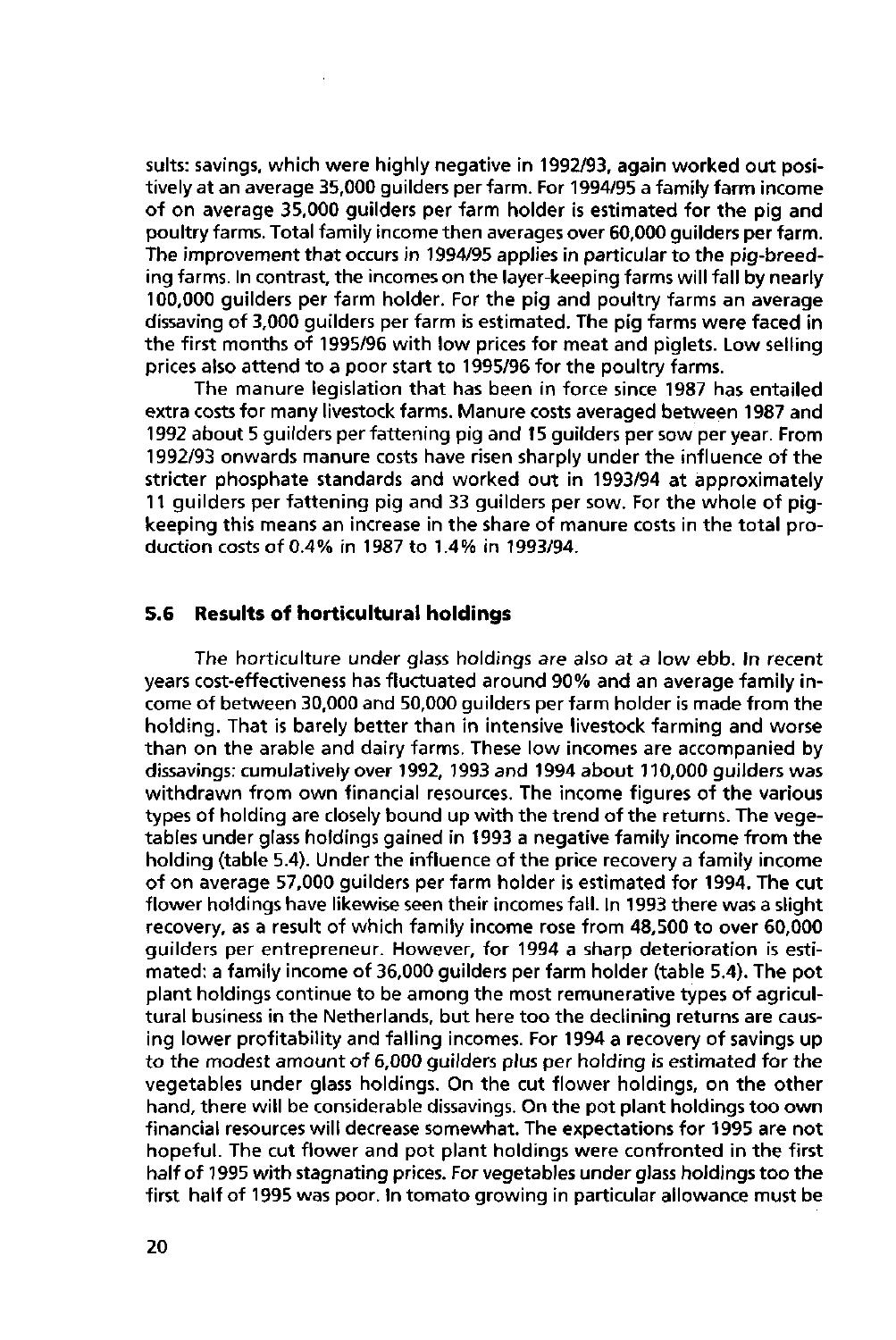|                                 | Number of           |       | Income |         |         |                |
|---------------------------------|---------------------|-------|--------|---------|---------|----------------|
|                                 | holdings<br>in 1993 | 1990  | 1991   | 1992    | 1993    | 1994<br>(est.) |
| Vegetables under glass holdings | 3.400               | 105.5 | 125.2  | 5.8     | $-16.6$ | 57.1           |
| <b>Cut flower holdings</b>      | 3,350               | 76.5  | 81.5   | 48.5    | 60.6    | 36.3           |
| Potplant holdings               | 900                 | 127.8 | 103.1  | 78.7    | 89.4    | 79.8           |
| Field vegetable growers         | 1.000               | 98.0  | 54.0   | 46.2    | 44.1    |                |
| Flower bulb growers             | 1.800               | 69.9  | 93.9   | 109.5   | 153.4   |                |
| <b>Fruit growers</b>            | 1,350               | 87.4  | 94.4   | $-25.0$ | 1.8     |                |
| Tree nurseries                  | 1,000               | 101.5 | 106.0  | 106.3   | 70.4    |                |
| Mushroom growers                | 650                 | 83.4  | 51.6   | 31.6    | 62.5    | 95.2           |

Table 5.4 Family farm income on horticultural holdings, x 1,000 guilders per holder

made for a sharp fall in operating results. That would then mean eating into one's own financial resources for the fourth year in succession.

The field vegetable holdings have gained mediocre results in recent years (table 5.4). After the good year 1990 profitability fell back in 1993 to a level that just allowed savings to be made. For 1994 a limited recovery is estimated. The flower bulb holdings have since 1990 been able to record a constant increase in their returns. The estimate for 1994 indicates that the profitability level of 1993 will be more or less maintained. The favourable development of income on the flower bulb holdings results in a clear strengthening of own financial resources. Between 1990 and 1993 savings rose from 30,000 to 150,000 guilders per holding. For 1994 too the savings will be clearly positive. Things are going considerably less well with the fruit growers. After two good years the returns fell sharply in 1992, declining still further in 1993. In that year a return of 66 guilders was made per 100 guilders' costs. At that profitability level family income from the fruit grower's holding was practically nil. For 1994 a recovery of profitability is estimated, with which there will again be a positive income, but savings will probably have been negative. On balance it has therefore been impossible for the fruit growers to make any savings since the beginning of the nineties. The tree nurseries were confronted in 1993 with an obvious decline in profitability. After three years with a family income from the holding of over 100,000 guilders per holder, income fell in 1993 by 30% to 70,000 guilders and savings became negative. After the low in 1992 the mushroom growers have found the way upwards again. For 1994 it is estimated that 96% of the costs are covered by the returns. After family income from the holding had fallen to more than 30,000 guilders per holder in 1992, it doubled in 1993. For 1994 an income is estimated of over 95,000 guilders per holder. Incidentally, for 1995 allowance must be made for clearly lower results.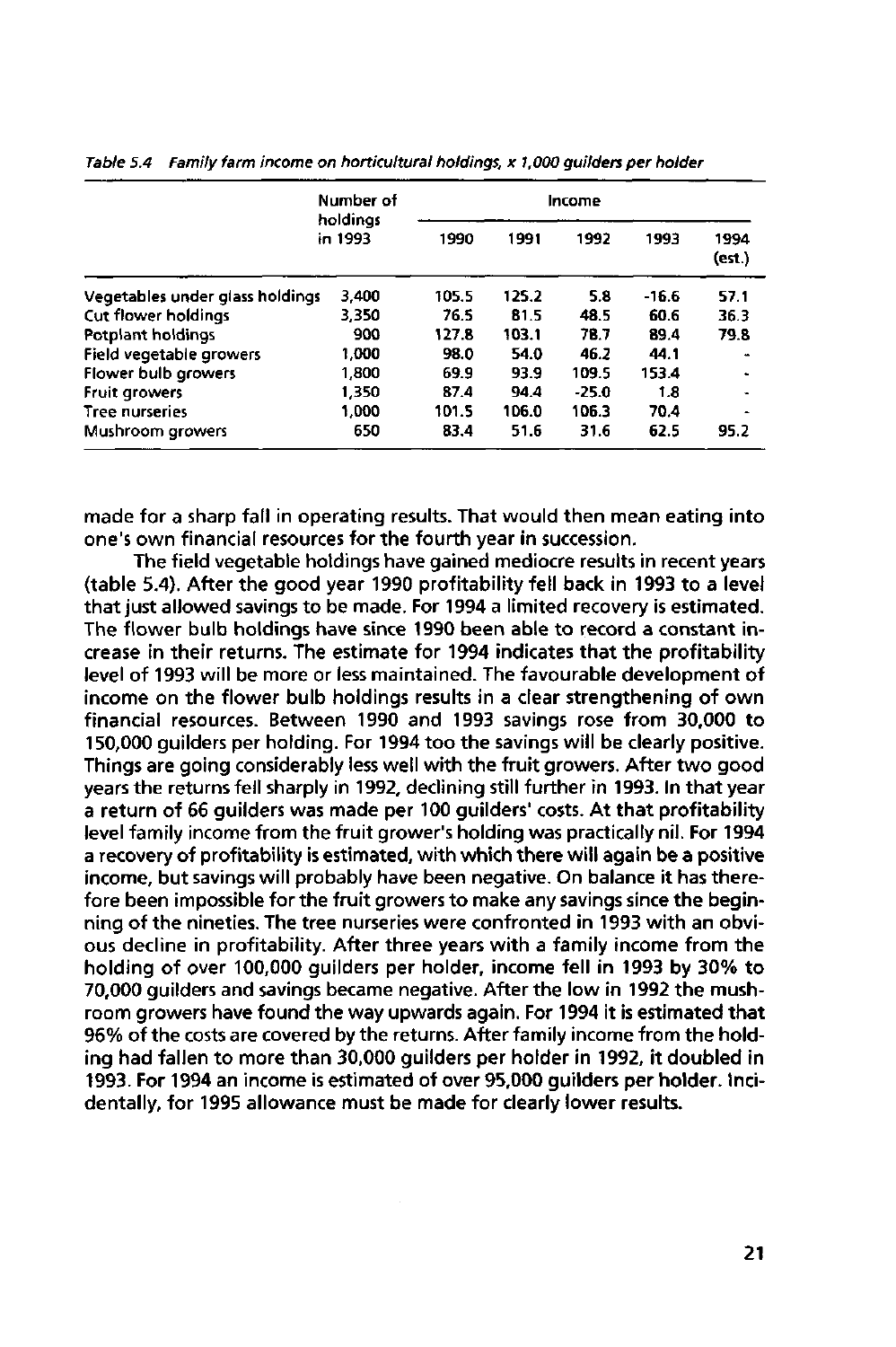| Income (guilders<br>per holder) |         | Total  | Arable<br>farms | Dairy<br>farms | Intens.<br>livestock<br>farms | Veg-<br>etables<br>under<br>alass<br>holdings | Cut<br>flower<br>holdina | Pot-<br>plant<br>holdinas |
|---------------------------------|---------|--------|-----------------|----------------|-------------------------------|-----------------------------------------------|--------------------------|---------------------------|
| Less than                       | 0       | 19     | 18              | 3              | 60                            | 51                                            | 24                       | 16                        |
| 0                               | 25.000  | 17     | 23              | 17             | 14                            | 12                                            | 10                       | 11                        |
| 25,000<br>$\bullet$             | 50.000  | 24     | 22              | 32             | 9                             | 15                                            | 24                       | 11                        |
| 50,000                          | 75,000  | 17     | 17              | 24             | 4                             | 15                                            | 15                       | 18                        |
| 75,000<br>۰                     | 100.000 | 8      | 6               | 11             | 6                             | 2                                             | 4                        | t t                       |
| 100,000<br>$\blacksquare$       | 150.000 | 9      | 10              | 10             | 4                             | 3                                             | 9                        | 10                        |
| More than                       | 150.000 | 5      | 4               | 3              | 3                             | 2                                             | 14                       | 23                        |
| Average income                  |         | 44,800 | 38,400          | 57,700         | $-1,200$                      | $-16.600$                                     | 60.600                   | 89,400                    |

Table 5.5 Distribution (%) of farmers by family farm income of some farming typ (1993/94) a)

a) Horticultural holdings: 1993.

## **5.7 Distribution of family farm incomes**

As in the previous year, in 1993/94 more than one out of three entrepreneurs in Dutch farming and horticulture earned a family income of less than 25,000 guilders (table 5.5). More than half of the vegetables under glass growers and 60% of the intensive livestock farmers had a negative family income. On the other hand, only a very small share of the dairy farmers had a negative income. Only 14% of all entrepreneurs achieved an income of more than 100,000 guilders from their business, among whom a relatively large number of pot plant growers.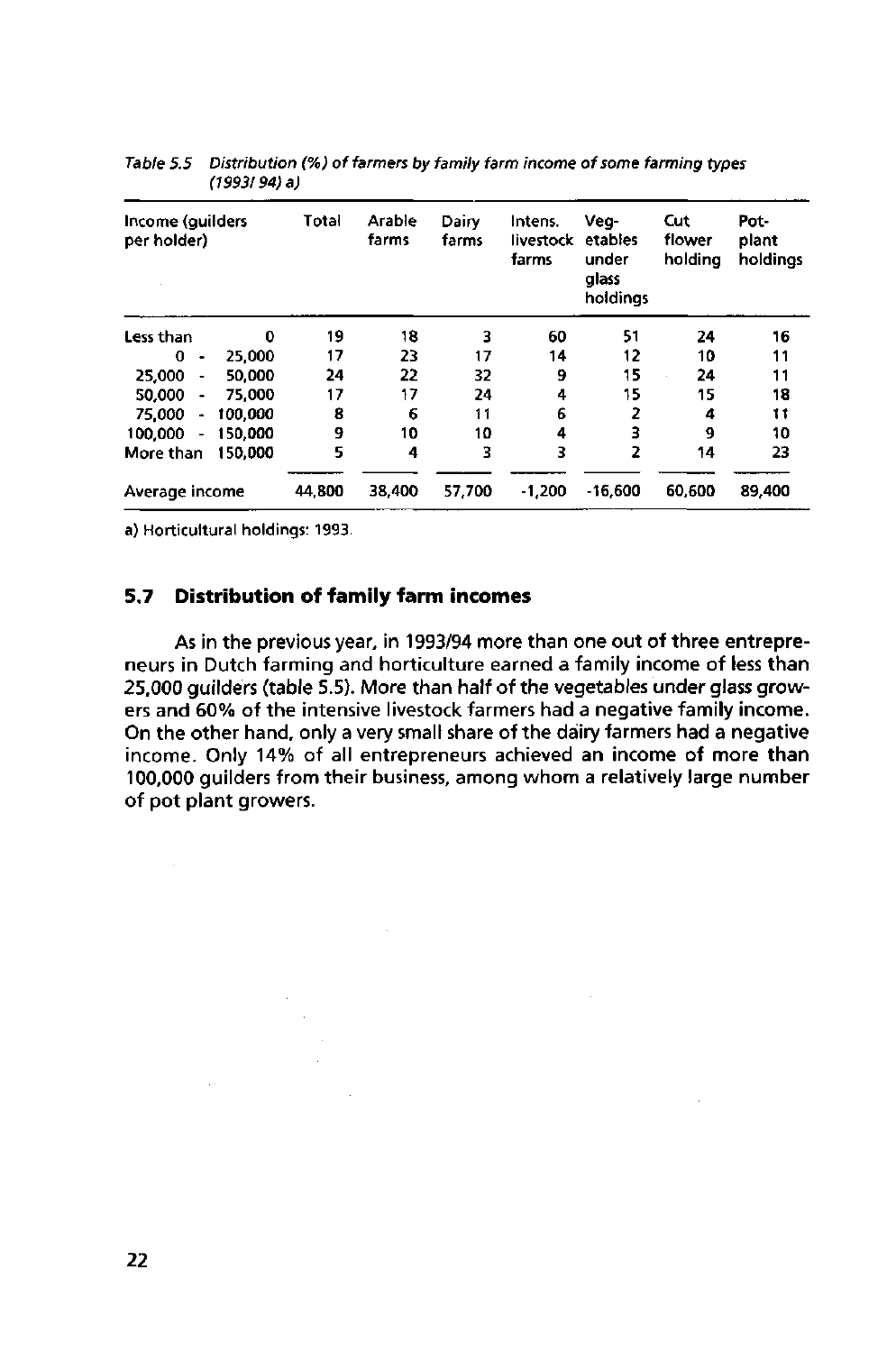# **6. FINANCING AND INVESTMENTS**

The savings of the joint arable and livestock farms amounted to less than 200 million guilders in 1993/94. In particular the dissavings to the amount of 500 million guilders in pig-keeping were responsible for this. The investments on and off the farm fell slightly to 4.6 billion guilders. In 1993/94 20% less milk quota was purchased. Against that, the sum invested in land increased from more than 700 million guilders in 1992/93 to over 900 million guilders in 1993/94. The dairy farms in particular bought a great deal of land, viz. to the value of nearly 800 million guilders. That was about as much as the value of the purchased milk quota. In arable farming, pig and poultry farming little was invested in land. One out of five farms invested more than 100,000 guilders in the farms in 1993/94, while one out of six farms disinvested. Among those disinvesting holdings there were relatively many pig and poultry farmers.

The balance sheet total (excluding lessors' capital) of the arable and livestock farms represented by the LEI-DLO accountancy network was 99.7 billion guilders at the end of April 1994 on the basis of the current business economic value. That corresponds to 1.64 million guilders per farm. In dairy farming the value of the assets is the highest at an average of 1.84 million guilders per farm (table 6.1). On the arable and livestock farms over 80% of the capital is tied up in durable means of production, of which a large part (on average 615,000 guilders per farm) in land. The value of the farm buildings comprises about one fifth of the total value of the farm (including private properties).

The average solvability of the arable and livestock farms fell in 1993/94 from 74% to 72%. This figure has never before been so low. Solvability on the arable farms is on average the highest (77%). The pig and poultry farms, which own little land, displayed the lowest solvability (60%). The fall in the solvability of these farms, which amounted to 4 percentage points in 1993/94, continued in 1994/95 (-5 percentage points). One out of three pig and poultry farms finances more than half of the assets with outside capital. In dairy farming the solvency has declined by 2 percentage points to on average 73%, partly because of many new long-term loans.

The own financial resources of the arable and livestock farms have in the last two years remained constant and amount on average to 1.18 million guilders. On the dairy farms own financial resources increased further in 1993/94, while a slight fall occurred on the arable farms. At the end of April 1994 the pig and poultry farms possessed on average 868,000 guilders in own financial resources. That was over 100,000 guilders less than two years before. Total long-term outside capital on farms increased in 1993/94 by 10% to 26.8 billion guilders. About 3.2 billion guilders comes from family-members. Short-term outside capital plays only a limited role: on average 19,000 guilders per farm.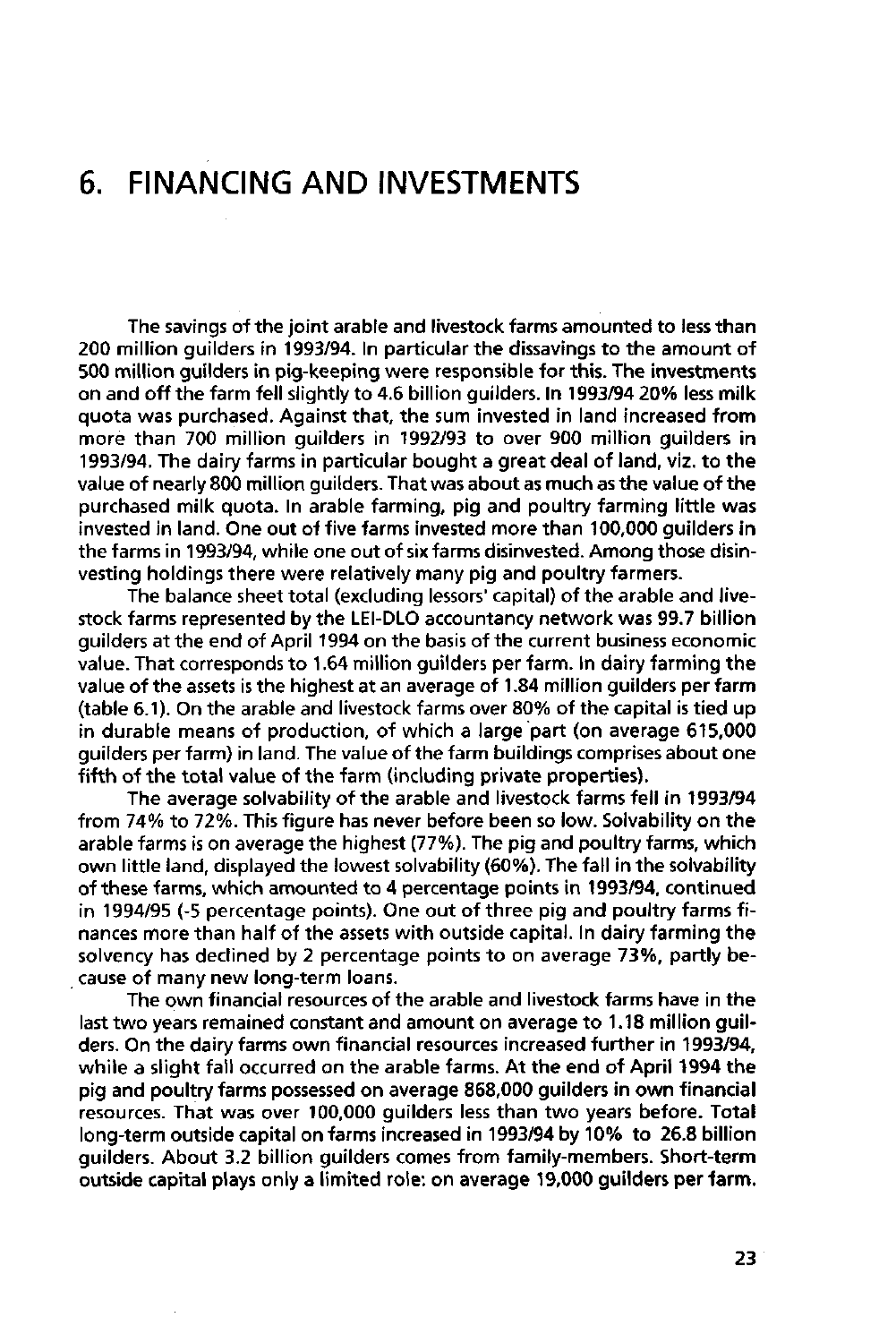|                            | Arable<br>farming | Dairy<br>farming | Pig and<br>poultry<br>farming | Horticul-<br>ture under<br>qlass |
|----------------------------|-------------------|------------------|-------------------------------|----------------------------------|
| <b>ASSETS</b>              |                   |                  |                               |                                  |
| immaterial assets          | 32                | 127              | 14                            |                                  |
| material assets            | 1,138             | 1.542            | 1.182                         | 1.385                            |
| financial fixed assets     | 18                | 29               | 12                            | 42                               |
| current assets             | 247               | 147              | 247                           | 323                              |
| Total                      | 1,434             | 1.845            | 1.455                         | 1.751                            |
| <b>LIABILITIES</b>         |                   |                  |                               |                                  |
| own financial resources    | 1,099             | 1.348            | 868                           | 935                              |
| long-term outside capital  | 316               | 483              | 547                           | 722                              |
| short-term outside capital | 19                | 14               | 39                            | 94                               |
| Total                      | 1,434             | 1.845            | 1.455                         | 1,751                            |
| Solvability (in %)         | 77                | 73               | 60                            | 53                               |

#### Table 6.1 Average balance sheet a) per farm type, x 1,000 guilders per farm

a) Arable and livestock farming as at 30-4-1994, horticulture under glass as at 31-12-1993; calculated on the basis of the current business economic value.

Through the large dissavings of 300 million guilders in 1993 own resources in horticulture under glass were under considerable pressure. The investments in above all glasshouses, machinery and plantings fell from 1992 to 1993 by 40%. They also clearly lagged behind the depreciations, which means that the production machinery is ageing. In 1993 the joint balance sheet of the glasshouse holdings was 15 billion guilders. Per holding that is on average 1.75 million guilders (table 6.1). That was about 50,000 guilders less than in 1992. In horticulture under glass too the share of long-term outside capital is climbing. Solvability worked out in 1993 at 53%, as against 54% in 1992; in 1988- 1991 it was still at some 58% on average.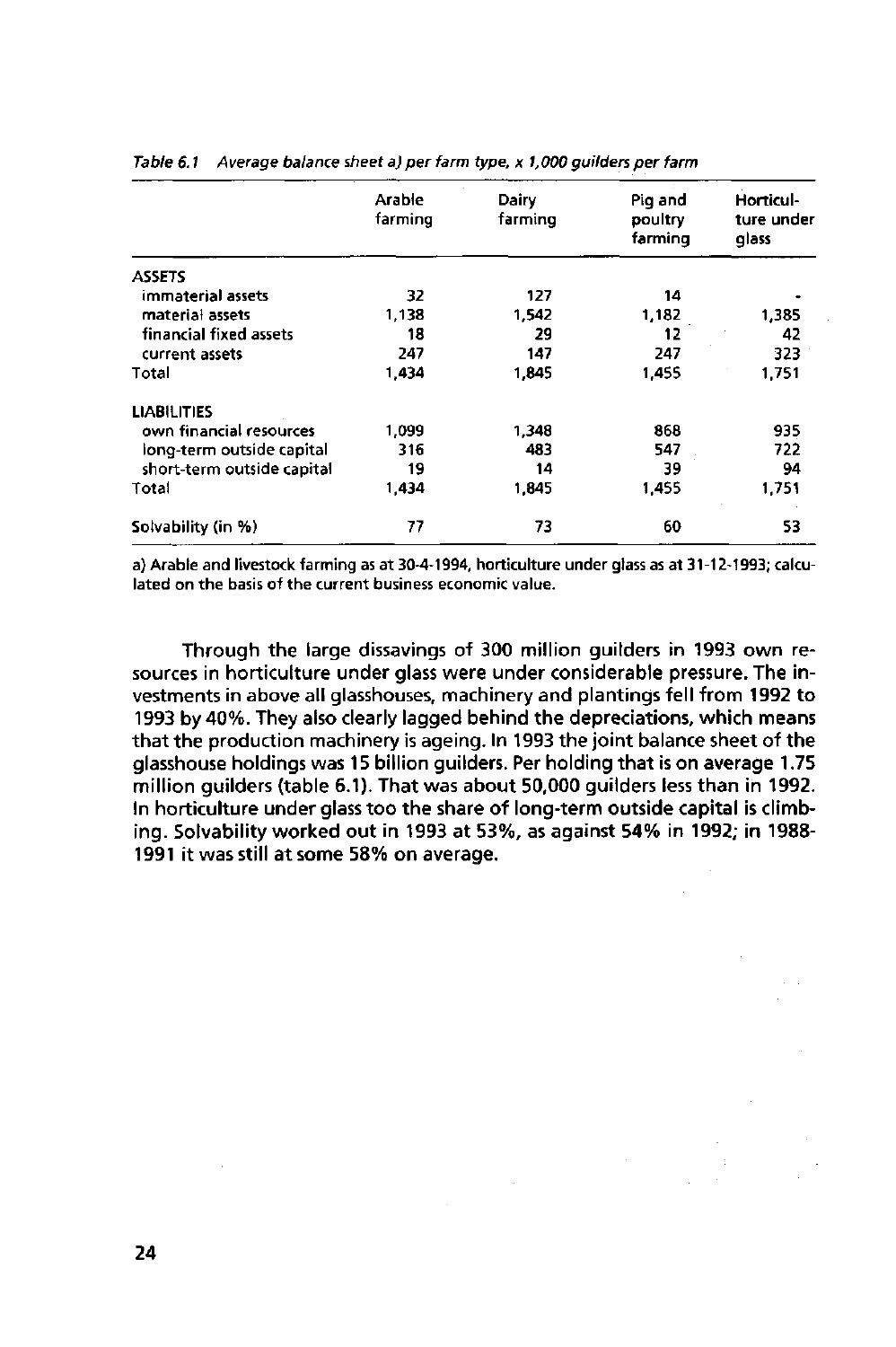# **7. STRUCTURAL DEVELOPMENTS IN DUTCH AGRICULTURE**

### **7.1 Development of the number of holdings**

In May 1994 there were over 116,000 farms and horticultural holdings. This meant a fall of 2.5% in respect of May 1993. In the period 1987-1993 the percentage of decrease averaged 1.7 per year. Three quarters of the holdings are full-time ones. In all farming types there was a decline in the number of full-time holdings. Relatively speaking, this was the strongest in intensive livestock farming, where the number of full-time holdings fell by 3.8%, above all through a strong decline in the number of pig farms.

In general one may speak of an ageing of the registered farm holders. In 1984 46% of the farm holders were younger than fifty; in 1994 this was 42%. On the other hand, the proportion of those aged 65 and over increased from 12% in 1984 to 16% in 1994.

The total production capacity of Dutch farming and horticulture, measured in Dutch size units (dsu, see Annex for explanation), fell between May 1993 and May 1994 by nearly 2%. The decline was the greatest in intensive livestock farming at nearly 3%. Within this sector a still greater decline occurred in pig and poultry farming. The calf-fattening sector, on the other hand, expanded by 5%. After years of fairly strong growth in the beef cattle and sheep sectors, the production capacity there fell considerably last year. In dairy farming the production capacity has been falling for years. For the first time in years the production capacity of horticulture also declined in 1993/94. In outdoor horticulture there was a slight growth of 0.4%, but in horticulture under glass a decline in production capacity occurred of 0.8%. This was bound up with a decrease in the area under glass. True, there was an expansion of flower growing under glass and of the perennials, but that was less than the contraction of vegetable growing under glass. The slight decline in the arable sector was above all the consequence of a somewhat more extensive cropping plan.

In the past fifteen years the full-time holdings in farming and horticulture - measured in dsu - have on average become considerably larger. The intensive livestock farms displayed the strongest growth (+79%). The average horticulture (under glass) holding expanded by over 50%, as did the average mixed farm. The farming types tied to land (arable and dairy farming and other) grew only slightly in comparison with the other farming types, viz. by a quarter to a third. Horticulture under glass holdings are on average by far the largest and the drystock farms the smallest. The average size of the part-time farms stayed unchanged in the period 1979-1994.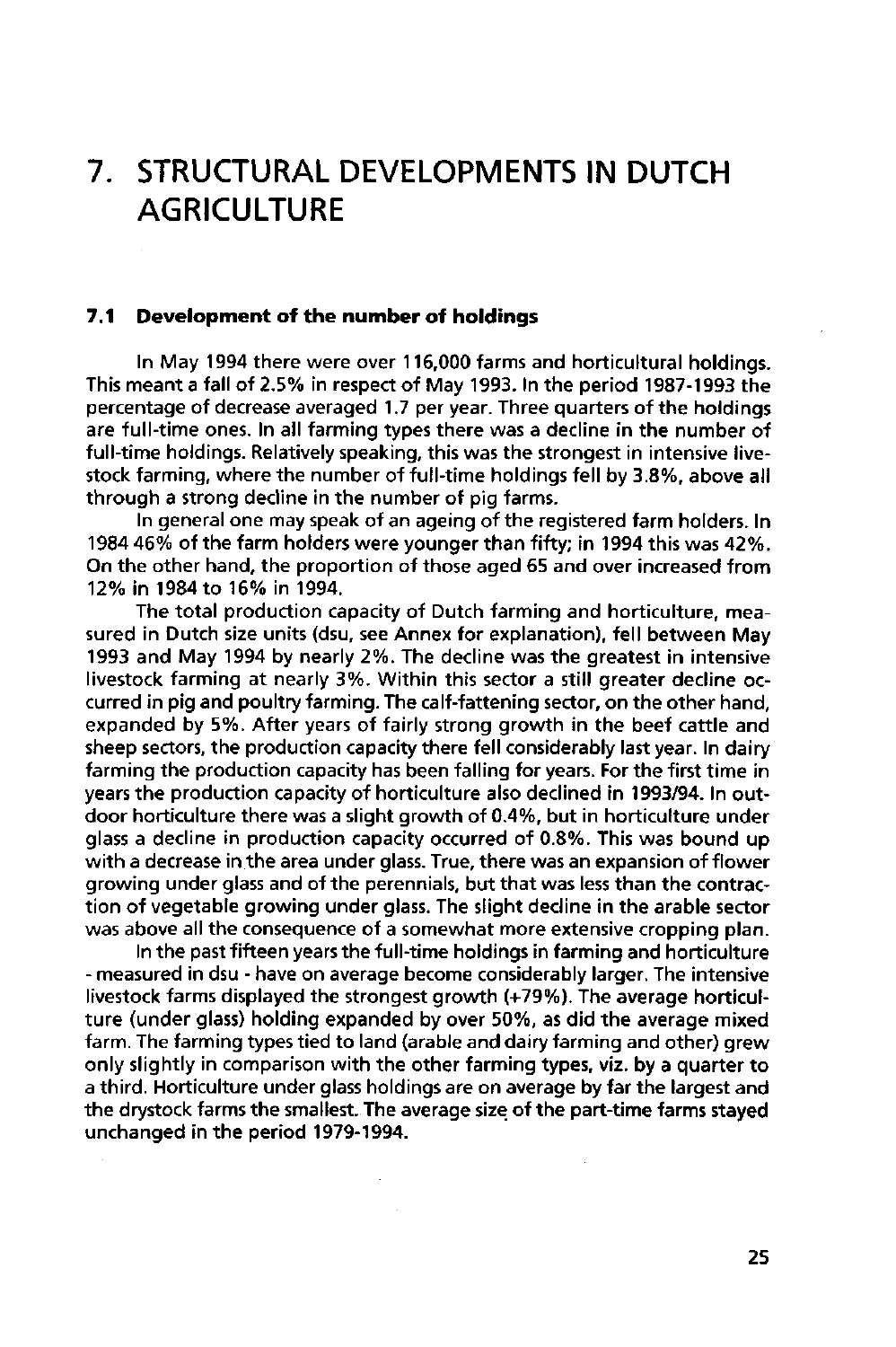### **7.2 Labour**

In May 1994 a total of over 280,000 persons were working on Dutch farms and horticultural holdings. This number is exclusive of the irregular or temporarily employed workers. In respect of May 1993 this meant a fall of 2.8%. Because the number of holdings fell by about the same extent, the average labour force of the holdings barely changed.

For the first time since the mid-seventies the number of non-family workers fell in 1993/94. Before then it had always risen through a growing number of workers in horticulture. The recent decrease was accounted for almost entirely by horticulture under glass. Incidentally, there was a considerable difference between holdings growing vegetables under glass and growing flowers under glass. On the vegetables under glass holdings the number of regularly employed workers fell by over 1,000 between May 1993 and May 1994, whereas on the flowers under glass holdings an increase of over 500 could be noted. The contraction of the labour force is also reflected in a rise in the number of unemployed in agriculture and horticulture.

In the period 1989-1994 the share of women in the total labour force rose from 29% to 31%. The increase was caused partly by the growing popularity of the husband/wife partnerships. In 1994 a husband/wife partnership occurred on over 13,000 holdings, which corresponded to over 40% of the total number of partnerships in agriculture. In mid-1994 the agricultural industry and the government concluded the 'Working Conditions Covenant', which aims to improve working conditions in agriculture with a wide range of measures. These conditions are not favourable in comparison with other sectors. Thus in the agricultural sector many back and leg complaints, many respiratory diseases and many farm accidents occur.

The number of full-time farms holders fell between 1984 and 1994 from 105,000 to 83,000 in 1994. In the same period the number of part-time farmers remained fairly constant in the vicinity of 28,000. Because the number of holdings has fallen, the proportion of holdings with a part-time farmer in the total number of holdings rose from a fifth in 1984 to nearly a quarter in 1994. The subsidiary activities of the part-time farmers relate above all to trade in agricultural and horticultural products, such as potatoes, fruit, vegetables and cattle, and to agricultural and other services, such as agricultural contract work, fruitpicking and caretaker service. The proportion of part-time farmers differs per province: it varies from approximately 30% in Gelderland and Overijssel to 5% in Flevoland. The differences can be explained above all by variation in farm size. Part-time farmers account for about 9% of the volume of production and till some 12% of the land under cultivation in the Netherlands.

### **7.3 Land use and landscape conservation**

In 1994 the average price of unlet arable land without buildings was 37,700 guilders per hectare and that of grassland without milk quota 38,100 guilders per hectare. In let state the respective prices were 19,100 and 20,700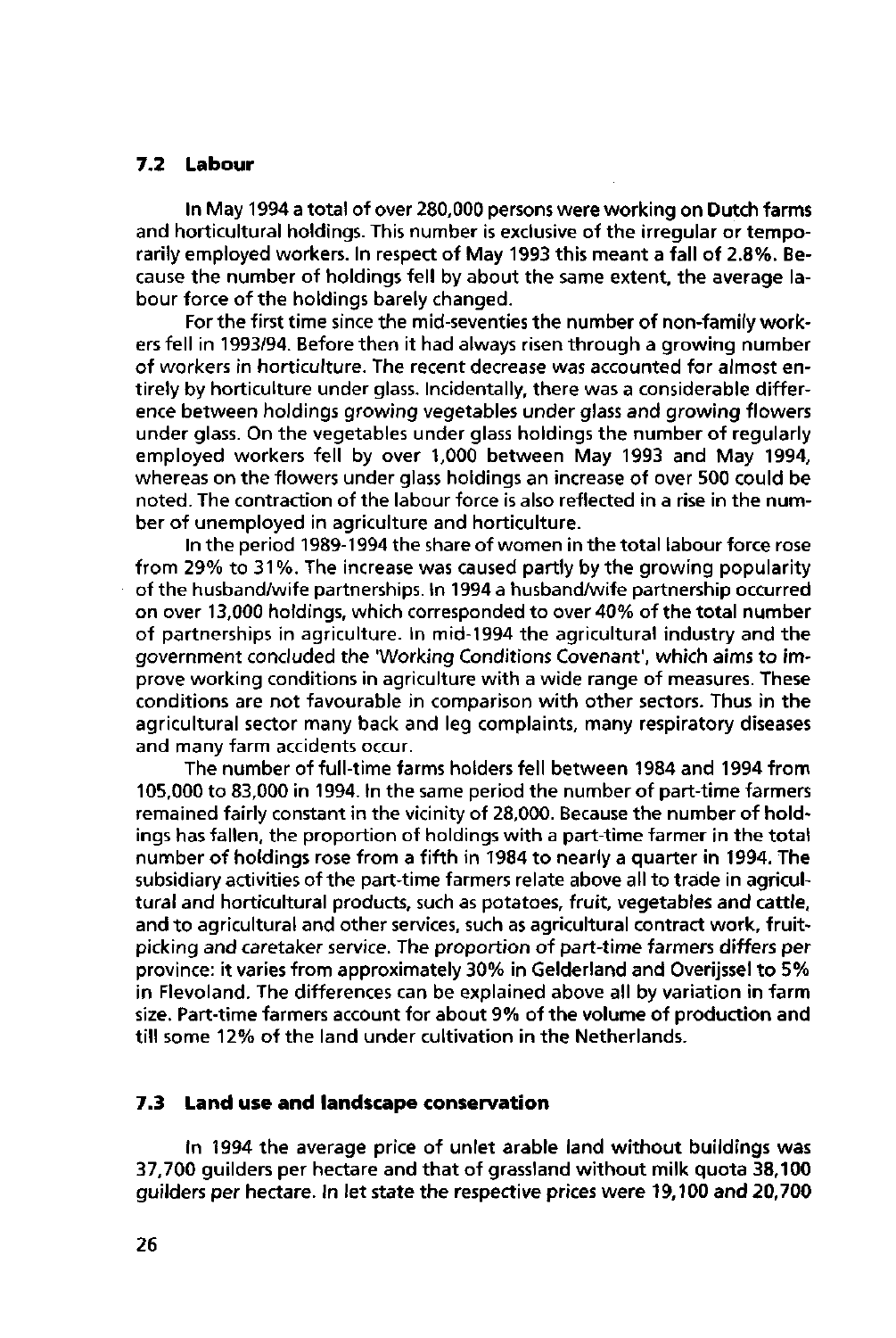guilders per hectare. The prices of land were thus practically the same as those in 1993. In recent years 12-15% of the holdings have been acquiring land, involving a total of some 30-40,000 hectares. Above all the somewhat larger holdings, dairy farms and holdings with intensive land use purchase relatively large amounts of land. Leasing is being rather drastically changed in 1995. Above all in regions with dairy farming and intensive livestock farming the leasing standards in the new system are higher than in the old one. In most arable farming areas little or nothing changes. The leasing standard for horticultural land, on the other hand, will fall considerably under the new system.

The registered area of land under cultivation decreased between May 1993 and May 1994 by 16,000 hectares (-0.8%). The areas of grassland, arable land and horticultural land decreased to about the same percentage. The area under green fodder crops (chiefly green maize) remained unchanged for the first time after a long period of expansion. The area of set-aside land increased by nearly 4,000 hectares to 31,000 hectares in 1994.

In 1994 more was invested in land development projects for the first time for years. At the end of 1994 500,000 hectares was in the implementation phase, 309,000 hectares in preparation and 127,000 hectares in the application stage. The investments in land development projects were some 20% higher than in 1992 and 1993. The greater part of the expenditure on these projects is for the account of the central government.

As regards expansion of the landscape conservation and reserve areas, plans had been drawn up at the end of 1994 for a total area of 108,820 hectares. In these areas reserve land can be acquired by nature protection bodies and conservation agreements can be concluded with farmers. By the end of 1994 over 19,000 hectares of reserve creation had been completed and a conservation agreement had been concluded for 36,000 hectares. More than 5,200 farmers were involved in this. The average area with a conservation agreement per farmer increased from 6.0 hectares in 1988 to 7.0 hectares in 1994.

The reserve areas will not be distributed evenly across the country. In proportion to the area of land under cultivation a large reserve area must be introduced in the provinces of Utrecht and North Holland, viz. over 7% of the total area. To a somewhat smaller extent that also applies to Friesland, Drenthe and Limburg (approximately 6%). In Zeeland and Flevoland the share of the planned area of reserve land in the area of cultivated land is confined to 2.5%.

With the entry into office of the Kok Cabinet in 1994 renewal of the countryside has become high on the Dutch political agenda. In the Change and Renewal Memorandum the contribution of the Ministry of Agriculture, Nature Conservation and Fisheries to this theme is delineated. By European standards the Dutch countryside is a big city garden. The Ministry favours a region-oriented approach to the problems of the countryside, whereby the partitions between the various government services and schemes must be demolished. The initiatives for development of the countryside have to come from the region itself. The rural policy of the EU, which has been in existence for some time and proceeds from the same points of view, can be easily fitted into national policy.